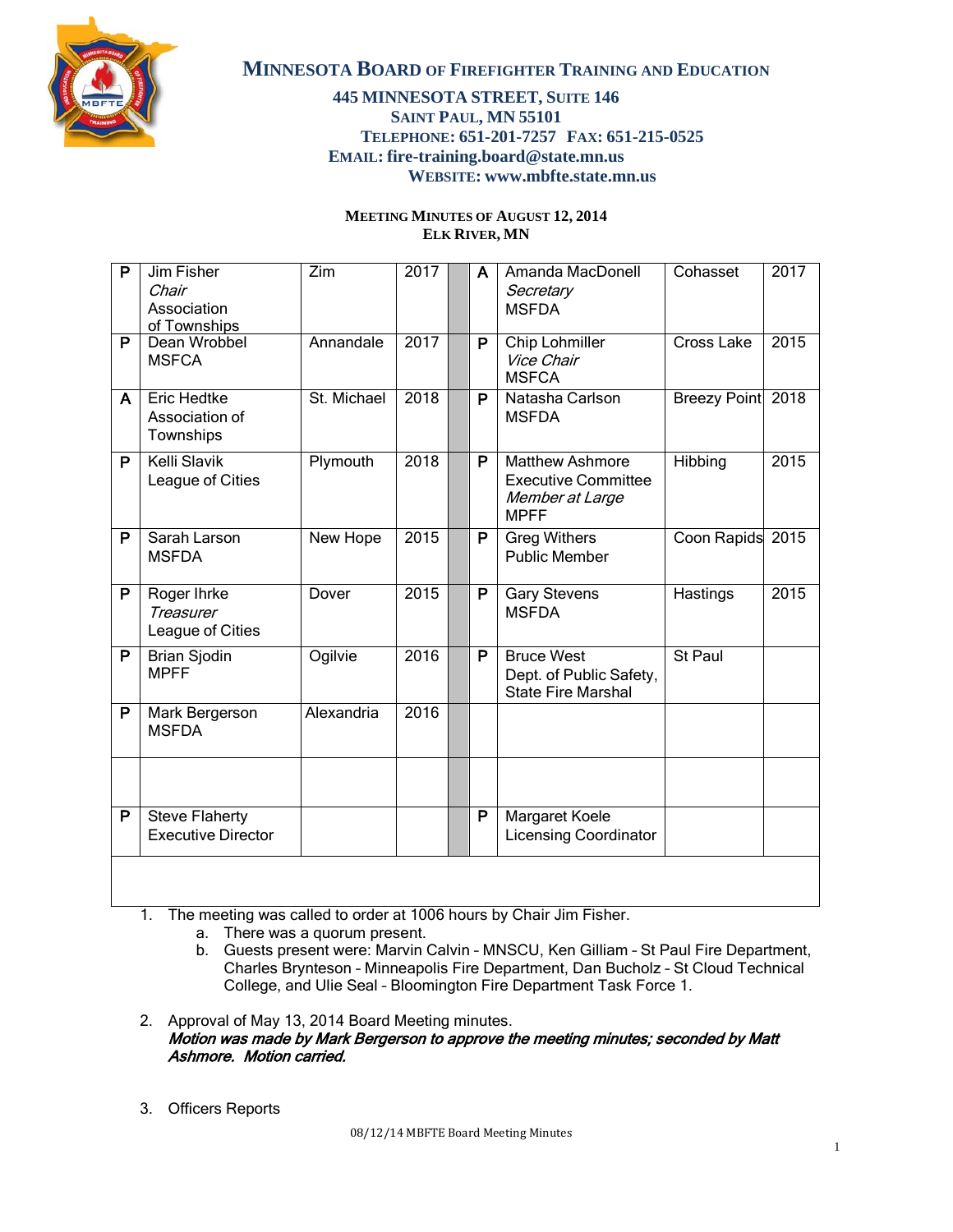

### **445 MINNESOTA STREET, SUITE 146 SAINT PAUL, MN 55101 TELEPHONE: 651-201-7257 FAX: 651-215-0525 EMAIL: fire-training.board@state.mn.us WEBSITE: www.mbfte.state.mn.us**

- a. Chair Jim Fisher nothing to report.
- b. Vice Chair Chip Lohmiller nothing to report.
- c. Treasurer Roger Ihrke nothing to report.
- d. Secretary Amanda MacDonell not present at the meeting.

#### 4. Reports

- a. Executive Director Steve Flaherty report was sent out to each Board member prior to the meeting.
	- i. Update on Mass/Gross Decontamination Training
		- 1. Contractor F.I.R.E. Inc. delivered 221 classes throughout the state during the fiscal year (FY) 2014.
		- 2. October marks the start of the fourth and final year of the Federal grant for this project through Homeland Security and Emergency Management.
	- ii. Update on Incident Safety Officer Training
		- 1. MnSCU Fire Consortium held 167 classes during the FY14, compared to 250 in FY13.
		- 2. The minimum number of classes delivered was met by the contractor.
		- 3. The contract with Advanced MN has been renewed and executed for FY15.
	- iii. Leadership Development Project
		- 1. This project was completed prior to June 30, 2014 and the contractor has been paid.
		- 2. The final complete version is being distributed today to all Board members on a flash drive for review.
		- 3. The Training Committee met this morning regarding how to roll this program out and will be continuing the discussion at the next meeting.
	- iv. Live Burns
		- 1. We had \$117,000 allocated to reimburse Live Burn training, which funded 80 separate live burns in FY14.
		- 2. MBFTE continues to work closely with the DNR, State Fire Marshal's office, training providers, and the fire departments on open communication between all parties, and ensuring that these training opportunities are being done appropriately and with proper documentation being provided.
	- v. NFPA 1001 Project
		- 1. This project was in high demand for FY14.
		- 2. Funding was available to provide nearly 825 students the NFPA 1001 training and certification, which is about half of what was provided funding in FY13.
	- vi. Training Reimbursements
		- 1. We had 511 departments take advantage of their \$80 per firefighter award in FY14, compared to 469 in FY13.
		- 2. There were 270 redistributions awarded to the departments, totaling nearly \$570,000.
		- 3. There was a carryover into FY15 from this fund of just over \$50,000.
		- 4. We had 32 departments submit for reimbursement that have never requested in the prior years.
		- 5. The total number of departments not taking advantage of the reimbursement award project is now down to 85 in FY14 from 117 in Fy13.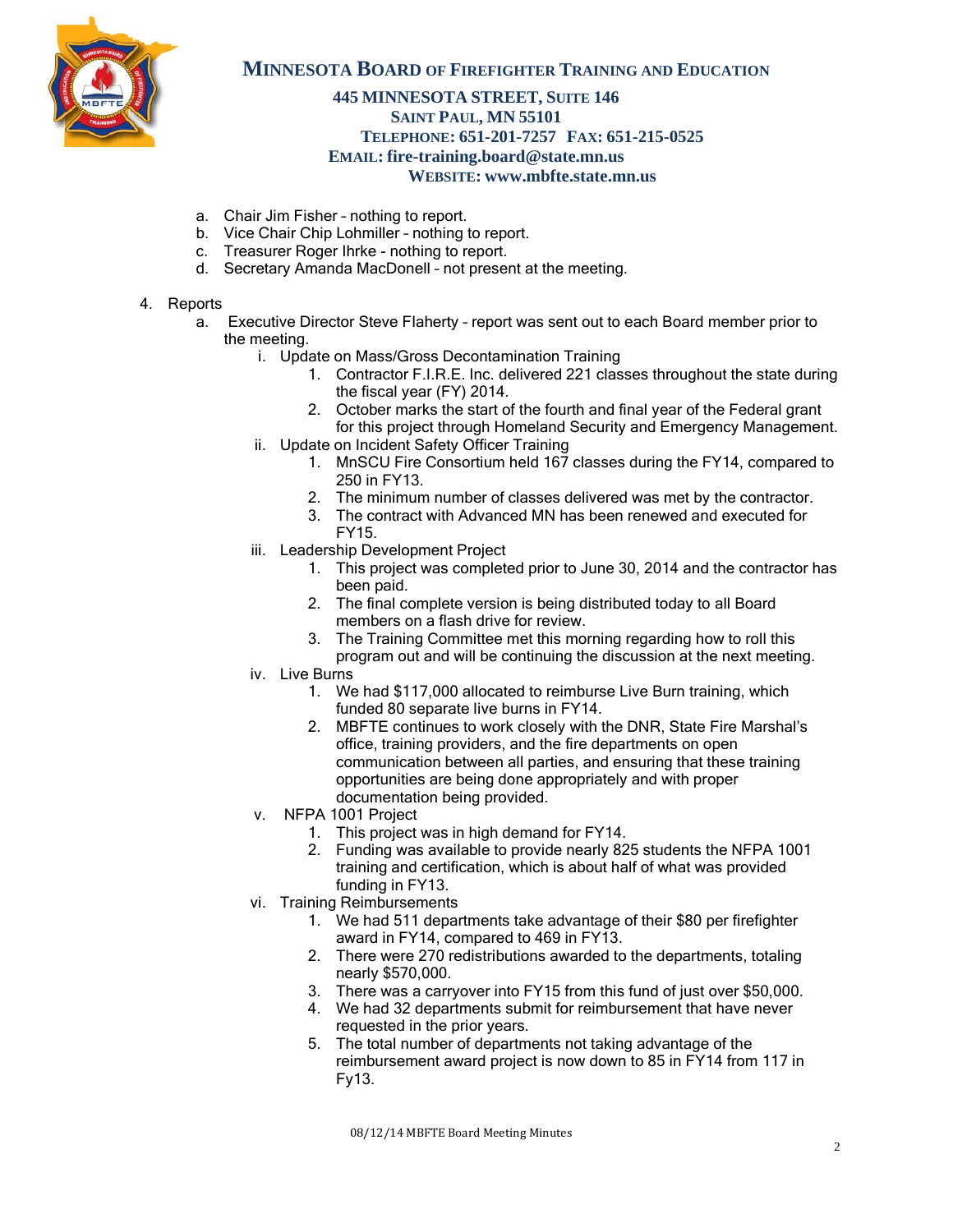

# **445 MINNESOTA STREET, SUITE 146 SAINT PAUL, MN 55101 TELEPHONE: 651-201-7257 FAX: 651-215-0525 EMAIL: fire-training.board@state.mn.us WEBSITE: www.mbfte.state.mn.us**

- 6. Our goal is to bring that number down to less than 50 in FY15. We will have a new staff member on that will be able to address those departments that are not participating and educate them on the program.
- vii. Conference/Seminars Reimbursements
	- 1. There were 10 conferences, seminars and workshops that were funded in FY14. Several more that requested funding did not receive any.
	- 2. We only had funding in FY14 to fund about half of what was requested.
- viii. License Renewals
	- 1. Nanci processed 3,155 completed renewals for FY14.
	- 2. Nanci was hired on a part time temporary basis and we plan to transfer the duties over to Margaret around the first part of September.
	- 3. Nanci has done a tremendous job working full time and fulfilling our part time need during the transition of hiring Margaret.
- ix. Rail and Pipeline Safety Update
	- 1. In FY15 the Department of Public Safety will begin rolling out the Rail and Pipeline Safety training to fire departments and first-line responders throughout the state.
	- 2. MBFTE has been involved in several meetings with the Commissioner of Public Safety, HSEM, State Fire Marshal and Office of Pipeline Safety, since the legislative session began about the delivery of this project.
	- 3. MBFTE role will be to work with HSEM to reimburse the departments for DPS approved training.
- x. Administrative Update
	- 1. Our new Licensing Coordinator, Margaret Koele, was hired two months ago. She has been working closely with Terri Zikmund from the Certification Board and some of the training providers on developing a new data base for tracking the NFPA 1001 students.
	- 2. Margaret has been working with Nanci Libor and a potential vendor to prepare making a transition, with Board approval, to e-licensing in the near future.
	- 3. The Fire Service Training and Licensing Specialist position has closed and according to Human Resources, they received 53 applications. They are in the process of evaluating the applications and will be providing a list of viable candidates to review for the interview process.
		- a. This new staff person will provide an important connection for both licensing and training side of the MBFTE with the fire service.
- b. Executive Committee, Chair Jim Fisher
	- i. Nothing to report on meetings.
- c. Legislative Committee, Chair Jim Fisher
	- i. This committee has only met once since Jim has been on the Board.
	- ii. We see the need to resurrect this committee to discuss some legislative statute changes. Steve Flaherty (Executive Director) and Margaret Koele (Licensing Coordinator) have met with the Attorney General office to discuss some of these statutes and how to move forward legislatively with these changes.
	- iii. Do we need regulations or a policy on physicals for departments on annual or biannual basis?
		- 1. This would be in a city best interest to require physicals.
		- 2. OSHA requires physicals and has that requirement in place.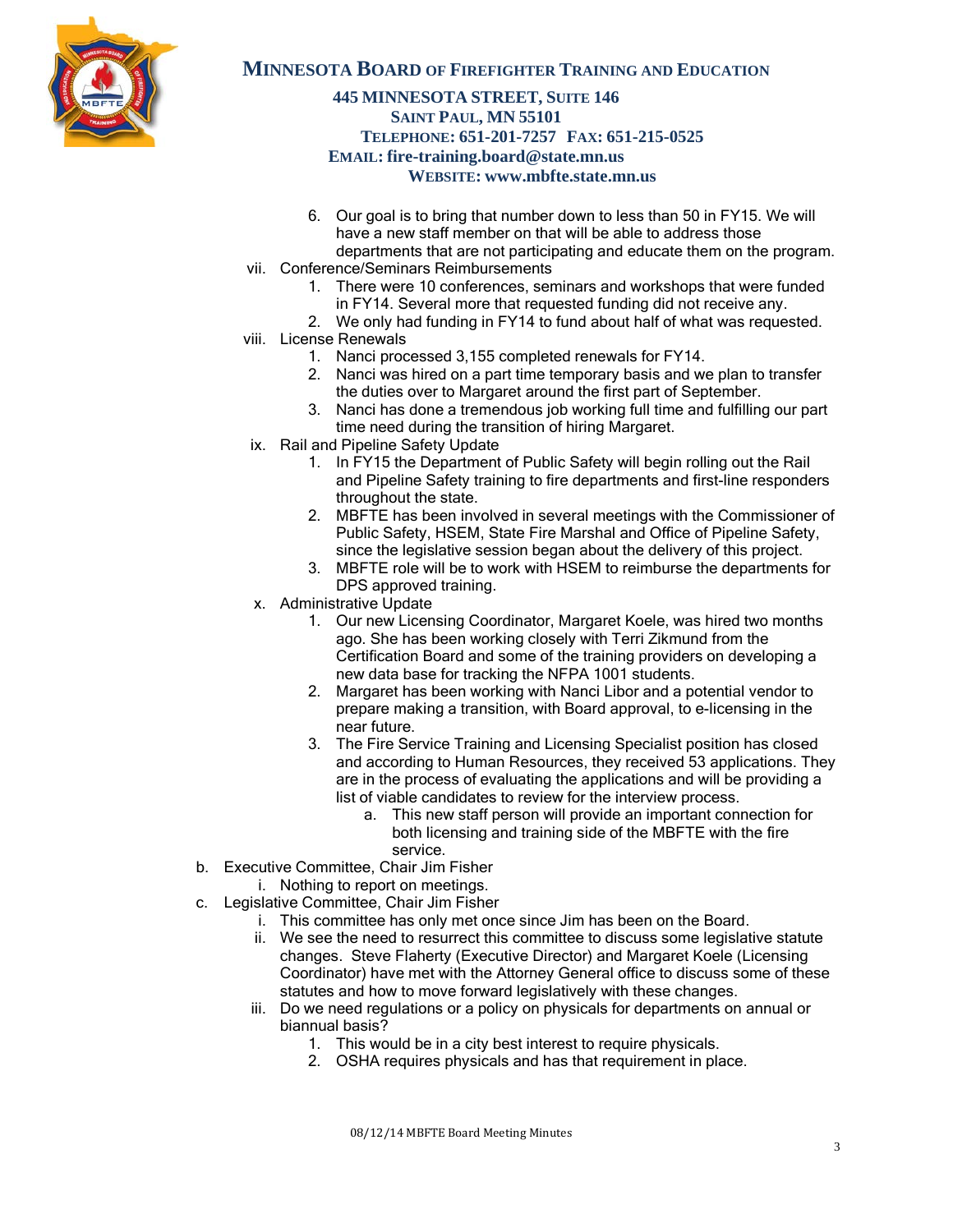

# **445 MINNESOTA STREET, SUITE 146 SAINT PAUL, MN 55101 TELEPHONE: 651-201-7257 FAX: 651-215-0525 EMAIL: fire-training.board@state.mn.us WEBSITE: www.mbfte.state.mn.us**

- 3. The Board does not feel this should be a regulation that the Board should pursue. It should be up to the city to mandate the requirements in their best interest.
- iv. The Board needs to keep in mind for FY15 session that the Legislature agreed two years ago to change the factor from .65 to .50, that started July 1, 2013. The funding that was going into the general fund \$2.368 million is not supposed to go back into the general fund FY16 and beyond. Any legislature can make a change, but if that money becomes available to the fire service that would benefit funding to any of the MBFTE programs. That is something to keep on track of at the legislature to make sure that money does not go back into the general fund.
	- 1. Bruce West gave an update on the fire safety account for FY14 the collections were 13.20 million dollars.
		- a. What comes out to the Fire Marshal office, MBFTE, CAT Teams, Task Force Teams, ERT Teams, etc., is 10.2 million dollars. So there will be funding available again for supplemental appropriation just as there was this year 1.3 million dollars.
		- b. There should be over 3 million for potential supplemental appropriation in legislative session 15.
		- c. The funding should be stable or potentially increase, as you do not see many homeowner insurance rates going down.
- v. The Board needs to verify who is on the committee since it has not met for a long period of time and verify all the committee or Board information is correct for each member.
	- 1. Sarah Larson requested to be on the Legislative Committee and volunteered to be the Chair.
	- 2. Chip Lohmiller and Natasha Carlson requested to be members of the Training Committee.
	- 3. Mark Bergerson requested to be a member of the Licensing Committee.
- d. Licensing Committee, Eric Hedtke
	- i. Eric was not present at the meeting to discuss.
- e. Training Committee, Matt Ashmore
	- i. Task sheets are still being created.
	- ii. Concentration with the Training Committee has been on the Leadership program.
	- iii. The different types of programs should be up on the web site, in the near future, for departments to access.

#### 5. Old Business

- a. Introduction to Margaret Koele, License Coordinator
	- i. Steve Flaherty mentioned Margaret has been an asset to the office. She was hired with a great background in licensing and hit the ground running from day one.
- 6. New Business
	- a. FY15 Allocation Discussion
		- i. See attached document option #1 for budget proposal.
			- 1. Recommendation from the Training Committee is option #1 for proposed balanced budget.
				- a. Total budget appropriated for FY15 is \$2,700,000.00.
				- b. \$1.3 million supplemental budget \$450,000.00.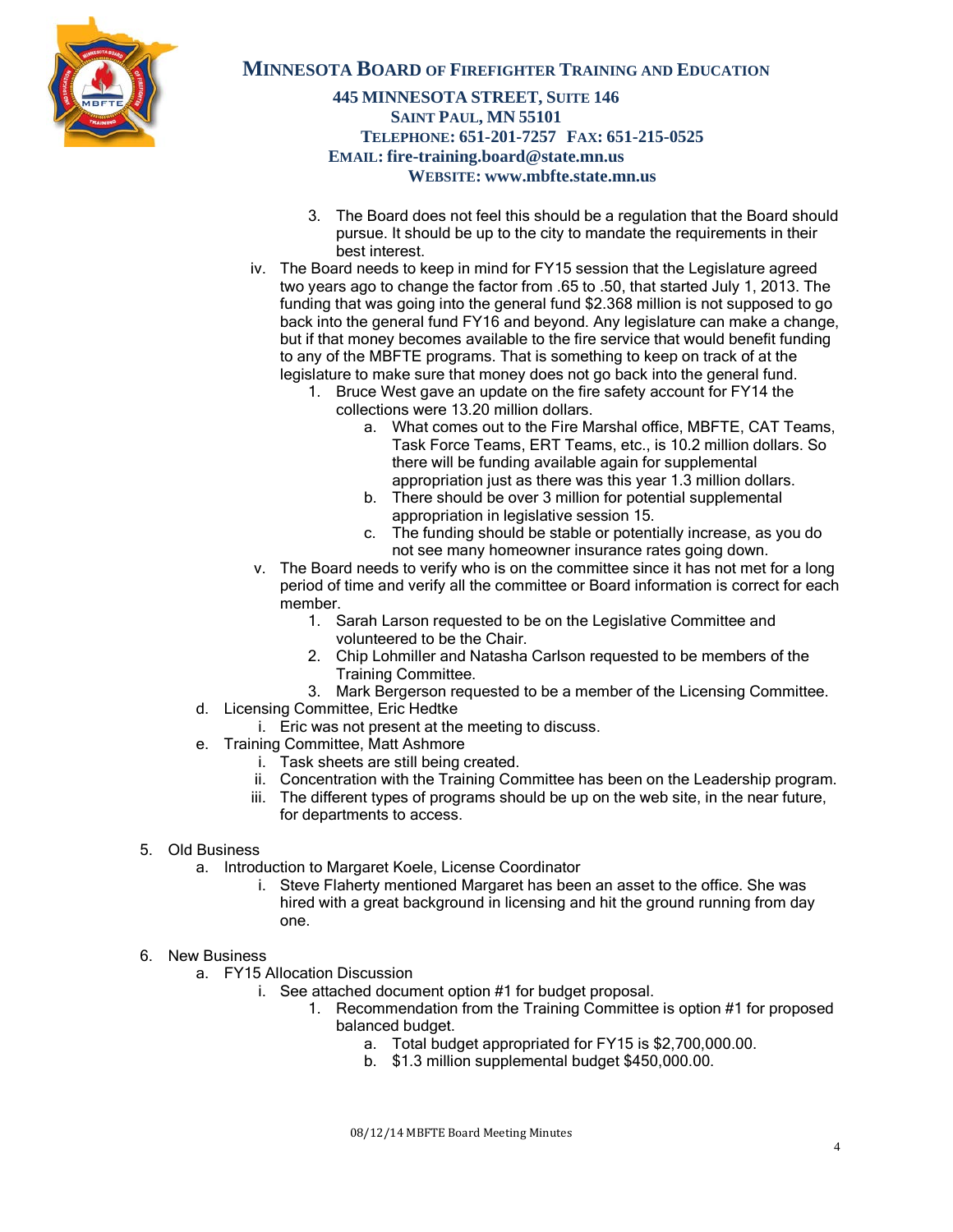

### **445 MINNESOTA STREET, SUITE 146 SAINT PAUL, MN 55101 TELEPHONE: 651-201-7257 FAX: 651-215-0525 EMAIL: fire-training.board@state.mn.us WEBSITE: www.mbfte.state.mn.us**

- i. FSAC recommendation with that supplemental. \$450,000 to be used to increase the per fire fighter award to \$100 from \$80.
- c. FY14 carryover is \$402,231.20.
- ii. It was recommended by the Training Committee to try and increase the funding for the core values of the MBFTE being the NFPA 1001 program, Certification tests and the Training reimbursement program. It is important to try to fund these core programs at 100% or close to 100% as we can with available funding.
- iii. The other programs are just as important for training and will be funded with what the committee feels the available funds would appropriate best.
	- 1. Live burns were decreased based on available funding this year.
	- 2. Conferences & seminars were decreased and it was limited up to \$5,000 per event. This will help fund more requests, just at a lower reimbursement amount due to available funding.
	- 3. NFPA 1001 Program was questioned if the Board should elect to move that money back to the departments rather than try to budget for only 700 seats.
		- a. The departments like to send their fire fighters to a course and not have to pay for that training.
		- b. There is about 10% turn around within departments annually, so entry level training is essential to be offered.
		- c. The mission of the Board is to provide Fire Fighter Training for the entry level fire fighter.
		- d. Most departments do not want to use their reimbursement award amount for NFPA 1001 Training. They rely on this program to enhance the Training in their department.
		- e. City budgets are being cut and these programs give departments options to offer more training.
	- 4. Fireline Leadership is a DNR program. They will most likely make a presentation at the FSAC meeting to get funding to run this program again this year. It was a program well received by the FSAC group last year, which Bruce West, State Fire Marshal, is positive it will be again.
		- a. This program will most likely be approved and the funding will pass through the MBFTE.
	- 5. Leadership Development is a new project that the Board invested \$30,000 to own the program and will need to fund rolling that out to the public.
		- a. Training Committee discussed having a complete pilot course with the Training Committee members and select Fire Service members.
			- i. The start would be the Strength Finders portion and continue in order of the Leadership courses. The pilot group would take each portion first, evaluate and then roll out to the public by sections.
			- ii. There would be four complete components. We would offer two sections this fiscal year and two sections next fiscal year budget.
- iv. Discussion regarding the public, private academy providers distribution of seats was not discussed in full by the Training Committee as time had run out. Matt Ashmore explained the information to the Board based on Steve's recommendation.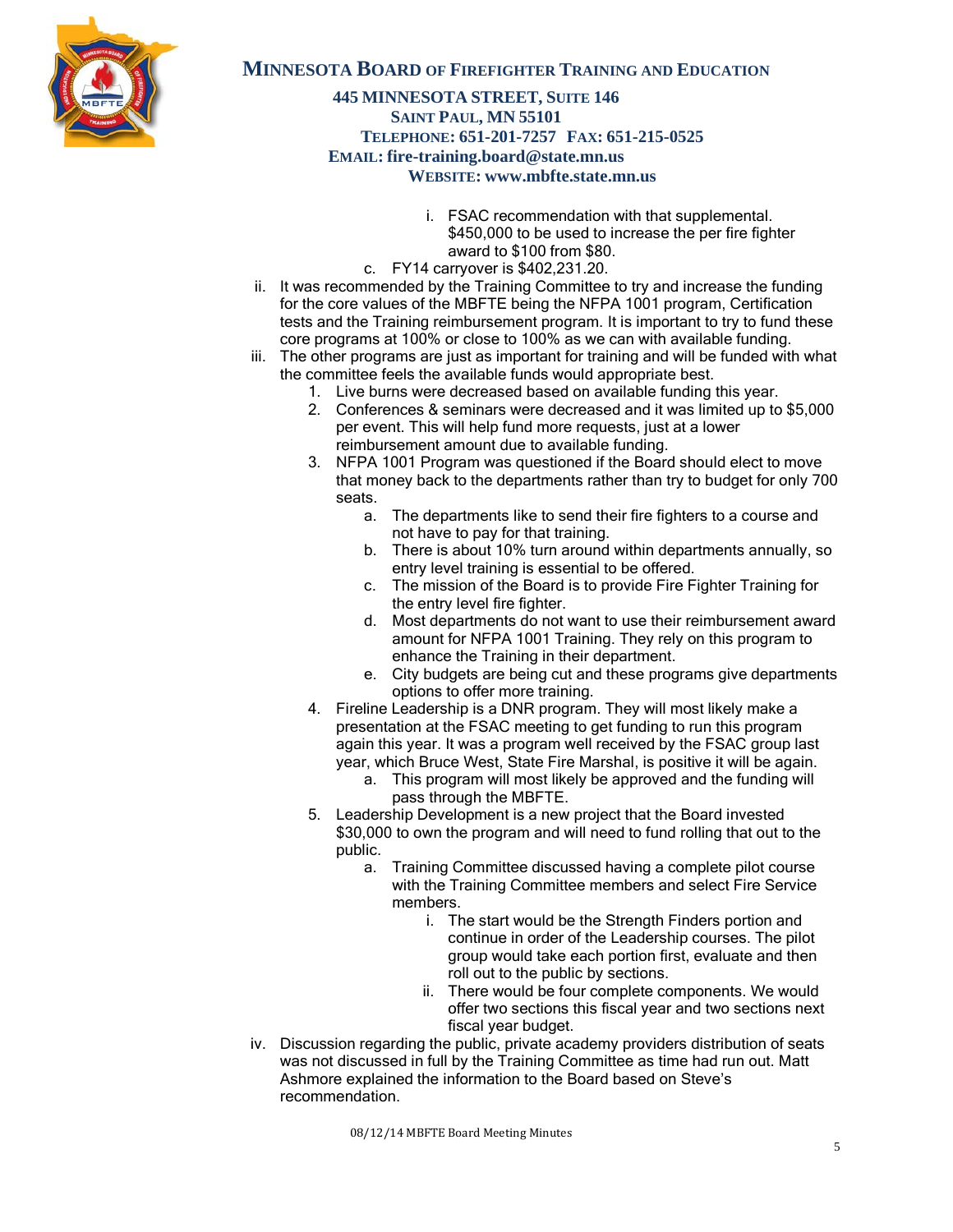

# **445 MINNESOTA STREET, SUITE 146 SAINT PAUL, MN 55101 TELEPHONE: 651-201-7257 FAX: 651-215-0525 EMAIL: fire-training.board@state.mn.us WEBSITE: www.mbfte.state.mn.us**

- 1. Private and Public providers are the schools that provide the 1001 program to departments.
- 2. A structured Academy is multiple departments or a single large department holding in- house training options not using the private provider options.
- 3. It was discussed that the seats not used in a class would go back in the pool to be distributed on first come first serve basis.
- 4. The new data base will be able to provide information regarding the seats used and how many are left un-used.
- 5. With the new data base the paperwork from the provider will need to be submitted right away to get reimbursed and that will show us how many seats they are using.
- v. Steve Flaherty, Executive Director, is proposing to do a reallocation tier for funding to use up the funds that cannot be carried over in FY16. This will consist of adding reallocation tiers for those departments that have submitted more invoice training requests than could be met by the per fire fighter award amount. We would reallocate \$200, \$300, \$400, etc., until all the funds are depleted so there would be no carry over to the FY16 budget.
	- 1. Funds left in the other projects will be allocated into the reimbursement project and drop the funds down until they are depleted.
	- 2. Last year we had \$277,000 more in requests than we had in funding.
- vi. Explanation was given regarding the license budget is separate from reimbursement budget. They are two separate programs.
- vii. No further discussion on the budget, motion to vote on the budget was carried forward.

## *Resolution 2014 08.1*

*Resolution to approve the proposed FY15 fiscal year MBFTE budget: Training Reimbursement Award set at \$97.00 per firefighter (based on 20,600 firefighters) for a total budget of \$1,998,200; NFPA 1001 Program with 700 seats at \$1,250.00 each (FF 1,FF2 and Ops) for total budget of \$875,000; Certification Tests for 1400 at \$100.00 each for a total budget of \$140,000; MBFTE Board Budget \$245,000; Task Force 1 Funding for a total budget of \$45,000; Incident Safety Officer for a total budget of \$100,000; Live Burn Program for 53 live burns at \$1,500 each for a total budget of \$79,500; Seminars and Conferences for a total budget of \$50,000 and the Leadership Development Course total budget of \$19,531.20. Total proposed MBFTE programs amount \$3,552,231.20.* 

*Total Budget appropriated for FY2015 \$2,700,000.*

*\$1.3 million Supplemental Budget \$450,000.*

*FY14 Carryover \$402,231.20.*

*Total Budget for FY15 with FY14 Carryover Funding \$3,552,231.20.*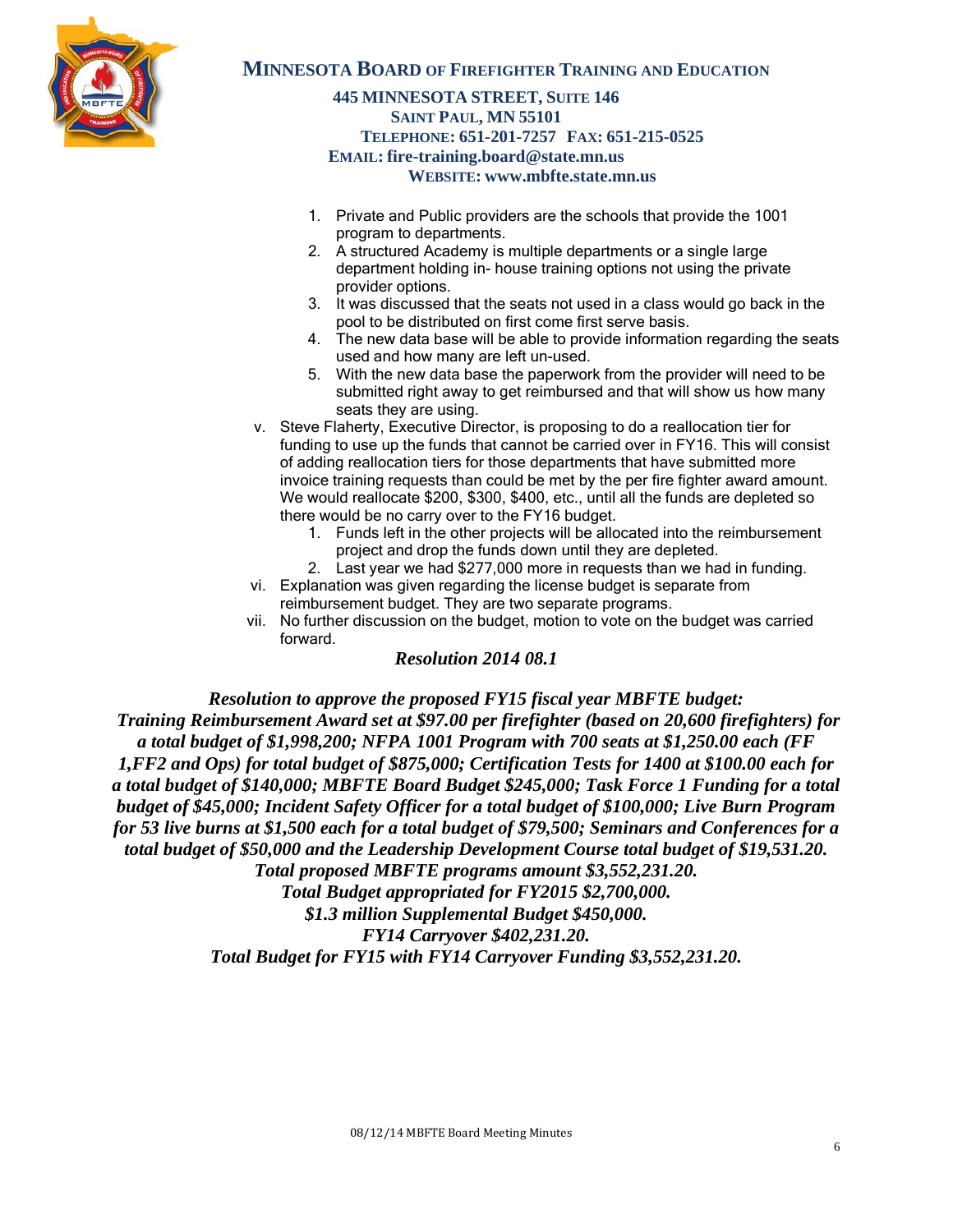

## **445 MINNESOTA STREET, SUITE 146 SAINT PAUL, MN 55101 TELEPHONE: 651-201-7257 FAX: 651-215-0525 EMAIL: fire-training.board@state.mn.us WEBSITE: www.mbfte.state.mn.us**

Motion made by Dean Wrobbel; seconded by Matt Ashmore. Resolution approved.

| Member         | Aye | Nay | Abstain | Absent |
|----------------|-----|-----|---------|--------|
| Ashmore        | Χ   |     |         |        |
| Bergerson      | X   |     |         |        |
| Carlson        | X   |     |         |        |
| Fisher         | X   |     |         |        |
| Hedtke         |     |     |         | X      |
| <b>Ihrke</b>   | X   |     |         |        |
| Larson         | Χ   |     |         |        |
| Lohmiller      | X   |     |         |        |
| MacDonell      |     |     |         | X      |
| West           | X   |     |         |        |
| Sjodin         | X   |     |         |        |
| Slavik         | X   |     |         |        |
| <b>Stevens</b> | X   |     |         |        |
| <b>Withers</b> | X   |     |         |        |
| Wrobbel        | X   |     |         |        |

- b. Board Appointment
	- i. Congratulations went out to Natasha Carlson who was re-appointed to the Board.
- c. Define Committees
	- i. Verify members of each committee.
		- 1. Every member of the Board was asked to review the list of committees and current information for accuracy.
		- 2. It was opened up by the Chair Jim Fisher if anyone would like to change or add to a committee.
		- 3. A master list was sent around for corrections to be made regarding member information. Each Board member was asked to put their initials next to their information if everything was correct or to make changes as necessary.
		- 4. Natasha Carlson asked to be part of the Training Committee.
		- 5. It was mentioned not more than six on the Training Committee.
		- 6. Sarah Larson wanted to be added to the Training Committee and the Legislative Committee.
		- 7. Chip Lohmiller requested to be on the Training Committee.
		- 8. Mark Bergerson requested to be on the Licensing Committee.
		- 9. It was suggested by Bruce West, State Fire Marshal, that the Chair Jim Fisher should appoint a Chair of the Legislative Committee.
		- 10. Bruce West, State Fire Marshal, suggested the appointed Chair of the Legislative Committee contact Sherri Munyan (Legislative Lobbyist) or George Esponson (Eden Prairie) is the Chair of the MNFAC group and coordinate with them some of the initiatives from the Fire Service for Legislative 15. Check in with the Legislative group to see what is on the agenda. They will be meeting again after the IFSAC meeting.
		- 11. Sarah Larson volunteered to Chair the Legislative Committee.
	- ii. Licensing Review Committee.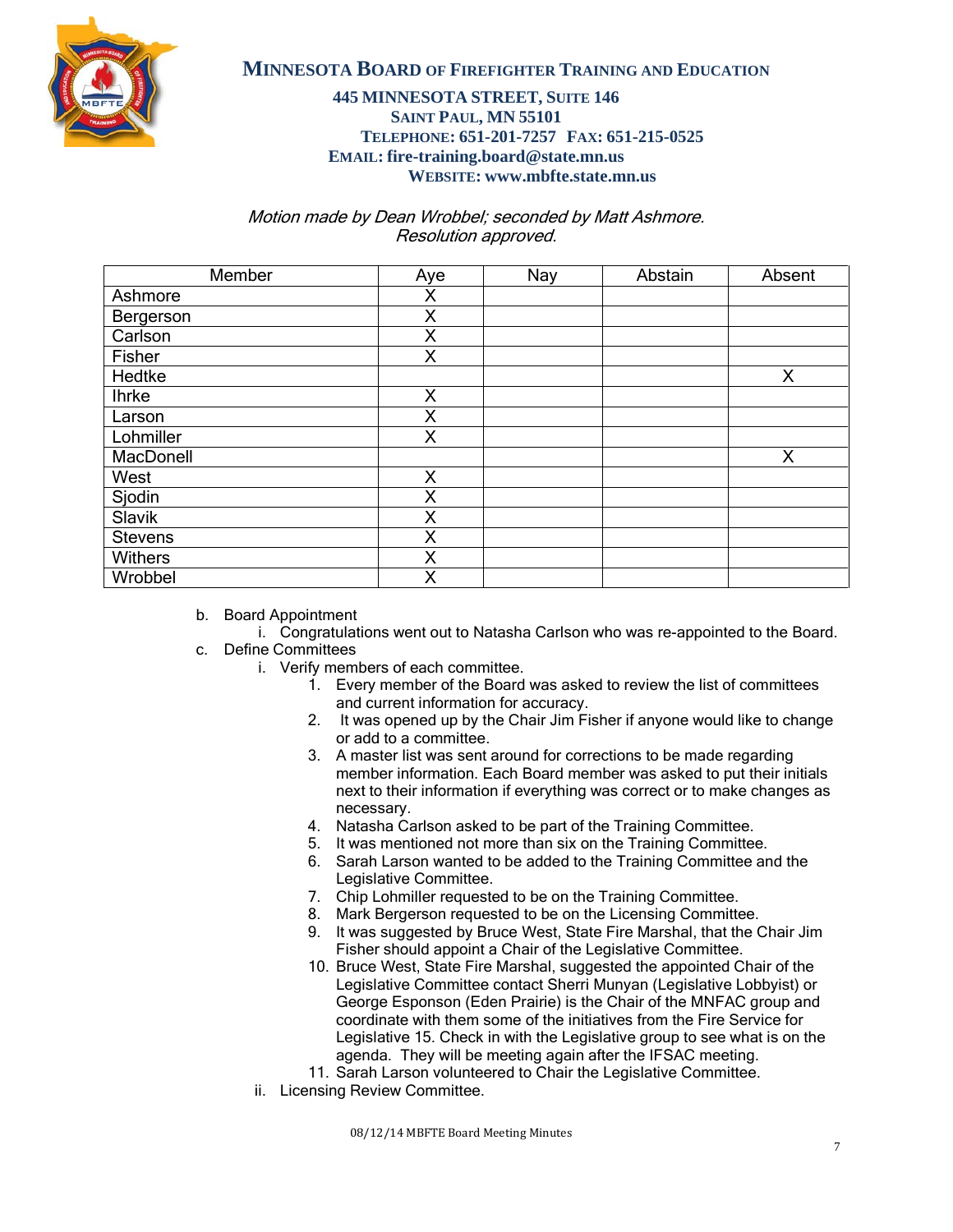

### **445 MINNESOTA STREET, SUITE 146 SAINT PAUL, MN 55101 TELEPHONE: 651-201-7257 FAX: 651-215-0525 EMAIL: fire-training.board@state.mn.us WEBSITE: www.mbfte.state.mn.us**

- 1. Steve Flaherty, Executive Director, distributed the Licensing budget to all Board members. – document attached.
	- a. \$372,249.10 will be carried over into the Licensing budget for
		- FY15; this includes \$216,035 from license renewals in FY14.
			- i. It was brought up by Bruce West, State Fire Marshal, that the license fee could be changed by statute.
				- 1. This money, by statute, has to stay in the License budget.
			- ii. Steve Flaherty, Executive Director, reminded the Board that with an additional person being hired, the payroll will come out of both budgets.
			- iii. The Reimbursement budget will have \$402, 231.20 carried into FY15.
			- iv. It was suggested by the Board to move more of the operating expenses from Reimbursement side to Licensing side.
				- 1. Payroll is split 50/50 for Steve, 75/25 for Margaret and 50/50 for the new person, based on work done between both sides.
				- 2. The data base was split 50/50 based on a data base being created for both sides.
					- a. Bruce West, State Fire Marshal, brought up the fee for e-licensing. The Board needs to make a decision if they want to change the fee to cover the e-license extra charge through the web site.
						- i. It was discussed to cover the fees by MBFTE and not add it to the \$75 fee.
					- b. It was mentioned to remember that we just did 3,155 renewals in FY14 and FY 15 we will only have about 130 renewals and maybe fewer the next two years. 1422 have expired or non-renewed. This will limit any funds coming into the License budget for the next three years.
						- i. More accurate figures can be gained at the end of the next three year period of what operating costs will be with the License budget when there is little revenue going in. The new data base will be able to report this information for the Board.
					- c. The new data base will give us a better look at how many active fire fighters we have. Currently the data base does not monitor the status of retired or terminated fire fighters for accurate numbers. The current data base shows over 5000 firefighters, but we cannot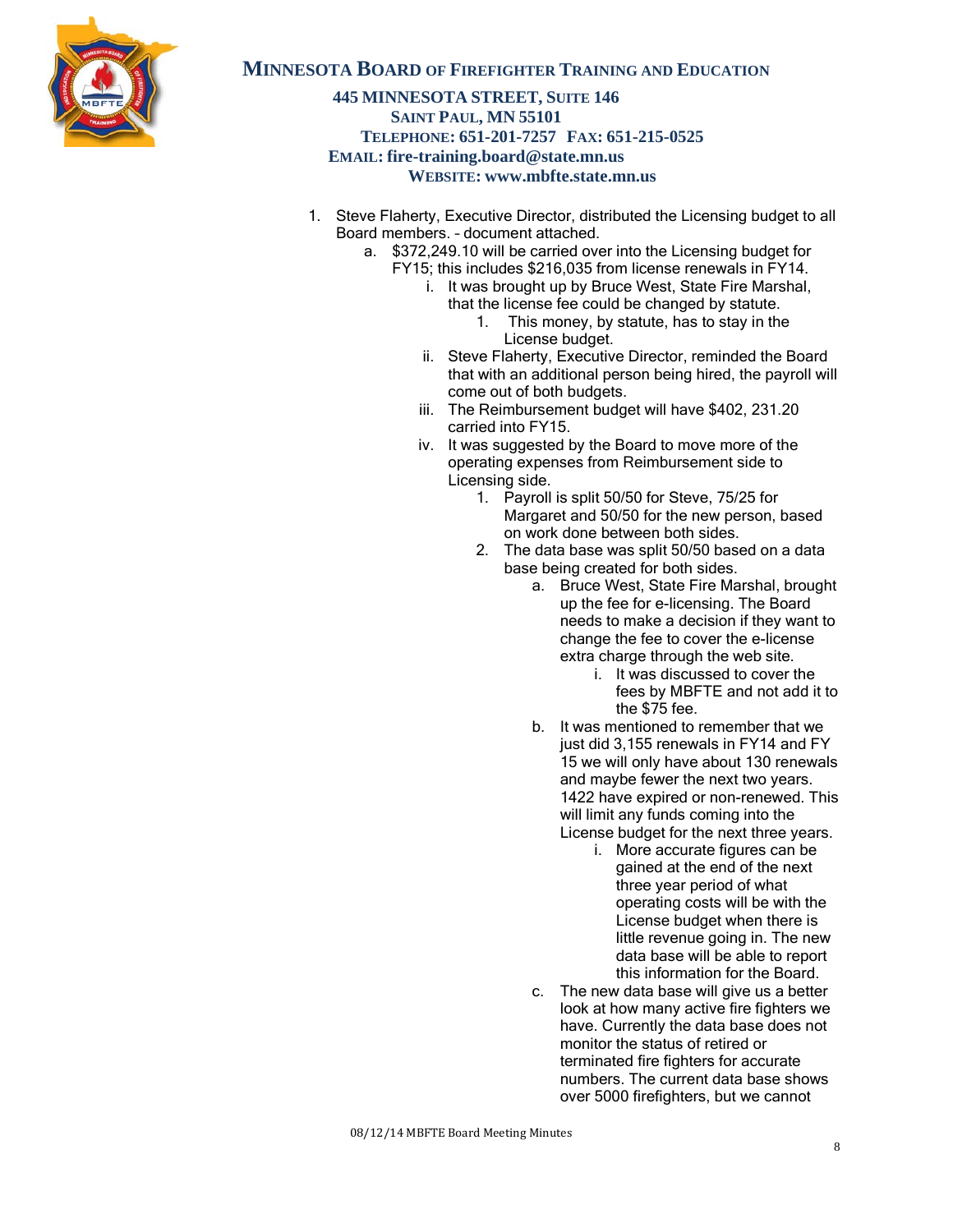

**445 MINNESOTA STREET, SUITE 146 SAINT PAUL, MN 55101 TELEPHONE: 651-201-7257 FAX: 651-215-0525 EMAIL: fire-training.board@state.mn.us WEBSITE: www.mbfte.state.mn.us**

> guarantee how many are still active firefighters.

- i. 10% of the applications are being re-handled so they are being sent back incomplete. This also prevents us from accurate figures and adds a cost to the budget for returning these documents for completion. The new data base e-license system will not let the applications flow through incomplete.
- d. The License budget funds can be carried over, but Legislation could look at why there is an abundance of funds in an account when carried over.
- e. Licensing operating budget is \$183,450.
- 2. Review of "Felony Convictions" for revocation.

# *Motion to send the two felony conviction cases back to the License Review Committee. They will need to review these two cases and make a recommendation to the Board regarding a revocation decision.*

f.

 Motion was made by Matt Ashmore; seconded by Mark Bergerson. Motion carried.

> a. Margaret Koele, License Coordinator, mentioned that the Attorney General office suggested that when you have a "felony conviction" that you need to have a rationale link between the conviction and why they should have their license revoked as a licensed firefighter.

#### d. Reimbursement and Licensing Data Base

- i. The Staff had a meeting with the License Committee via conference call from our St Paul office, with Eric Hedtke present. The discussion was to move forward with the data base. Research was done on the vendor and what the data base can do for us. The Committee approved to move this forward to the Board for final approval with the vendor chosen to create the data base vision for Licensing and Reimbursement for MBFTE.
	- 1. This data base will be more user friendly and efficient for our Board use.
	- 2. Monica Correll of Correll Corporation submitted a bid for \$5,000 to create a data base from a vision list we had created and approved by the MN IT department Supervisor.
		- a. She has no overhead cost.
		- b. No employee payroll.
		- c. Monica does this on the side from her full time fire fighting position.
		- d. She has created data bases for several other companies.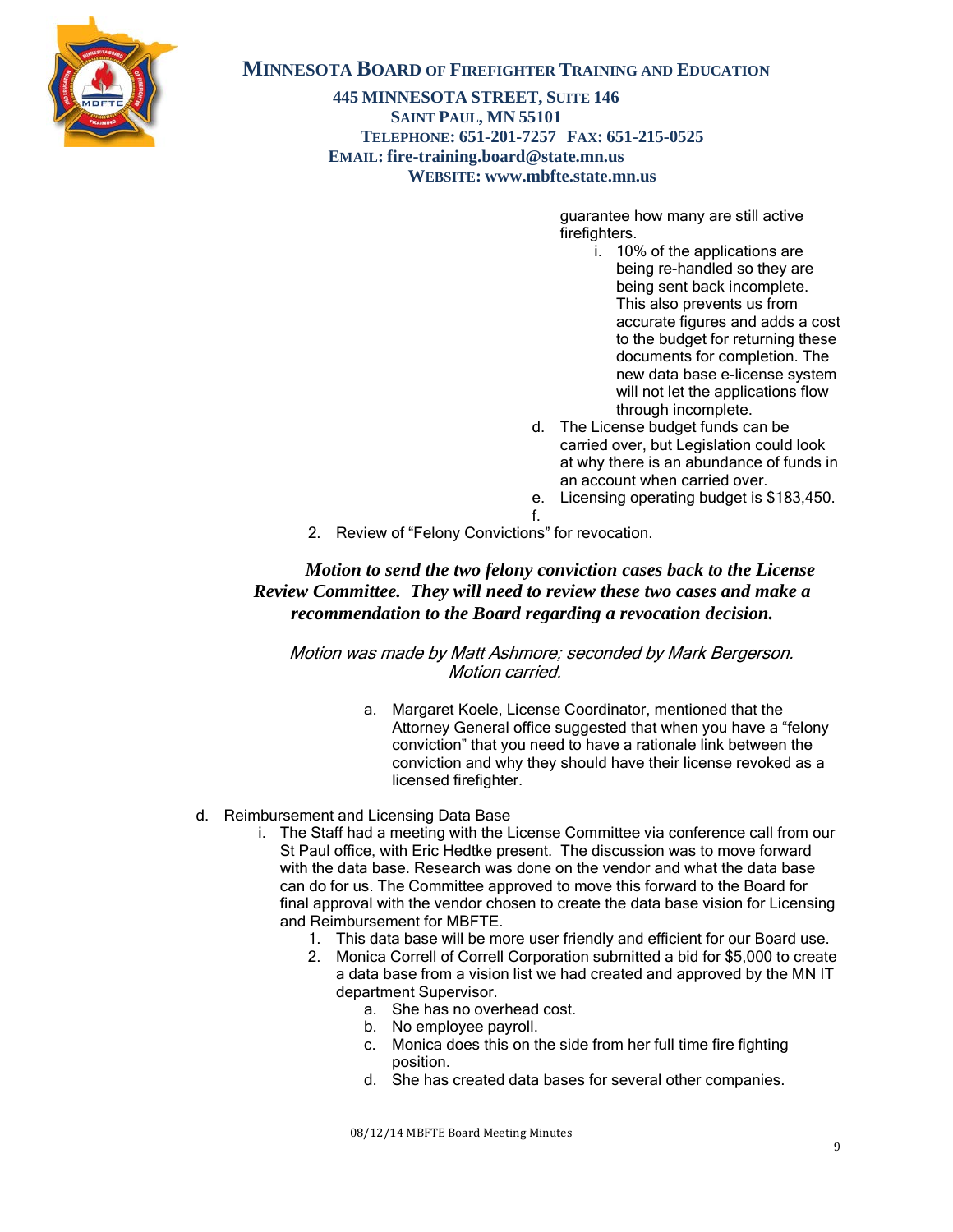

### **445 MINNESOTA STREET, SUITE 146 SAINT PAUL, MN 55101 TELEPHONE: 651-201-7257 FAX: 651-215-0525 EMAIL: fire-training.board@state.mn.us WEBSITE: www.mbfte.state.mn.us**

- e. Monica has purchased the tools and programs from the other data bases she has created to use for future programs she creates, which saves the cost for each client.
- f. We do not need IT approval through the State of MN and bid out the work to several other companies that may not understand what we do or need to operate. The cost being \$5,000 or less was able to be contracted through our own DPS fiscal department without having to open up bidding for the project.
- g. Monica has created the Certification Board data base and web site, which works similar to what we are working toward with elicensing features.
- h. Monica has created a Provider Data Base, which Margaret Koele our License Coordinator has already helped develop and roll out to the Public and Private Providers. This data base will put the data entry on the Provider and the reimbursement paperwork cannot be submitted until they have it completed and uploaded. Once they have their classes entered and the paperwork uploaded after completion, it will send an automatic email to Steve Flaherty, Executive Director, to retrieve and then reimbursement can be done immediately. We have made that program electronic submission. This is for State of MN audit purposes as currently several reimbursements come in missing some of the documentation and we are reimbursing before the completed forms are sent in. This is not acceptable to the MN State auditor process. Now the paperwork will need to be completed before it will submit to the Board electronically.
- i. Monica will be creating a Reimbursement data base. This will consist of all the spreadsheets for each project we financially support through MBFTE.
	- i. This data base will be shared with DPS Fiscal Department for entering payments on their end.
	- ii. This data base will now be able to reconcile the fiscal reconciliation from SWIFT (the State of MN financial system). They did not have any reconciliation in place for our program spreadsheets and SWIFT. Since this has never been done to prove accuracy of entry error by anyone, we had to spend two days doing this by hand to verify accurate payment entries were made between our spreadsheets and fiscal entering into SWIFT program. This had to be done for getting the budget numbers accurate to bring to the Board. This new data base will be set up to do this on a weekly or monthly basis automatically.
	- iii. This data base will be by authorization only and set up by the administrator for rights of what can be entered or changed. Fiscal will have one user that will be given authority to enter only into the DPS fiscal columns. They will not be able to change or edit any other information. If they make a mistake they will need to contact the administrator to delete that mistake. This will eliminate any formulas being deleted or wrong columns being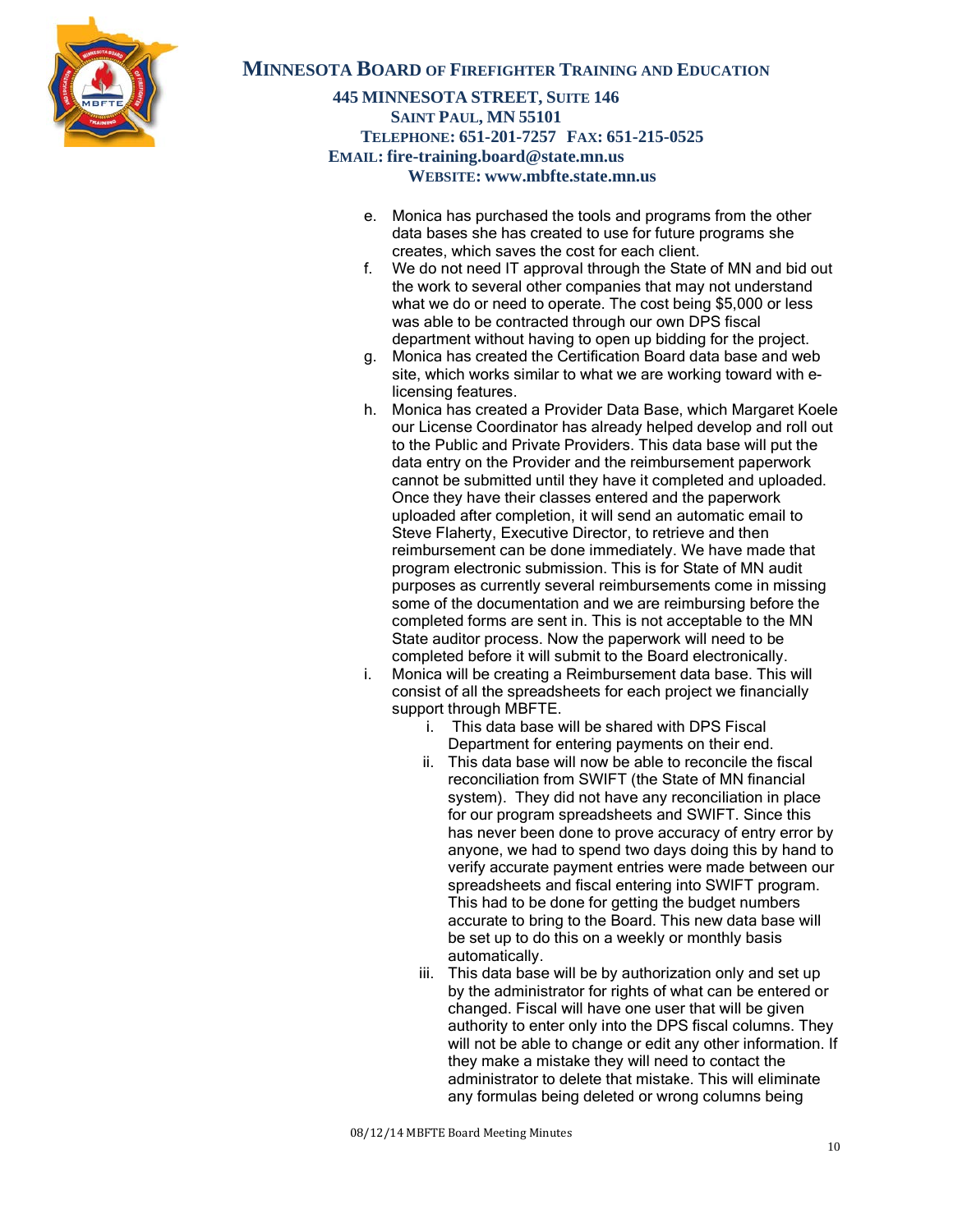

### **445 MINNESOTA STREET, SUITE 146 SAINT PAUL, MN 55101 TELEPHONE: 651-201-7257 FAX: 651-215-0525 EMAIL: fire-training.board@state.mn.us WEBSITE: www.mbfte.state.mn.us**

entered into. If information is not saved each time then it would be lost and there is no accounting for individual entry or accountability of information on the spreadsheets.

- iv. Currently only one person can be in the spreadsheets at a time. This caused problems during our final weeks of reimbursements before the fiscal year end cut -off date. Steve could not do any entry if fiscal had the sheet open or vice versa. The new data base is real time so anyone that needs to be in will be and it will save as you enter. Everyone will be able to view the changes as they happen.
- j. The License Data base will be set up with new features also. Currently the access data base is not set up for more than one person to be in at a time. It is emailed back and forth and the information only guaranteed as good as the person it is in front of. If they do not save the information it would be lost. If they do not send the correct data base last updated to everyone it gets confused on what is the current one updated when so many copies exist. This new data base will work with everyone able to view real time. Changes would be seen real time and saved as entered.
	- i. This data base will be able to track status of retired, terminated, etc.
	- ii. E-License will connect directly with the data base for applications and renewals.
	- iii. This new data base e-license system will take check or credit card.
		- 1. The system will research if funds are available for those applying, if not they will be declined. This will save on issuing licenses to people that submit non-sufficient checks, as there is a 15 day waiting period for that information to return to us from the bank.
		- 2. The fee should only be about 10% or less than \$3.00 per transaction. This fee will be picked up by the MBFTE and not added to the \$75 fee.
	- iv. Application has been changed to one page rather than two. The portion for the Chief to complete will be set up for them to access and verify before it will let them submit the information. This will ensure they are the person that is supposed to be completing the information.
- k. Both data bases we will be able to set up any type of reporting that the Board, Departments, Fiscal or anyone would like to see.
- l. We should be able to get the data bases up and rolled out in the next couple months.
- m. Charter Solutions put in a bid for \$110,000 and they said our vision was not very realistic to accomplish.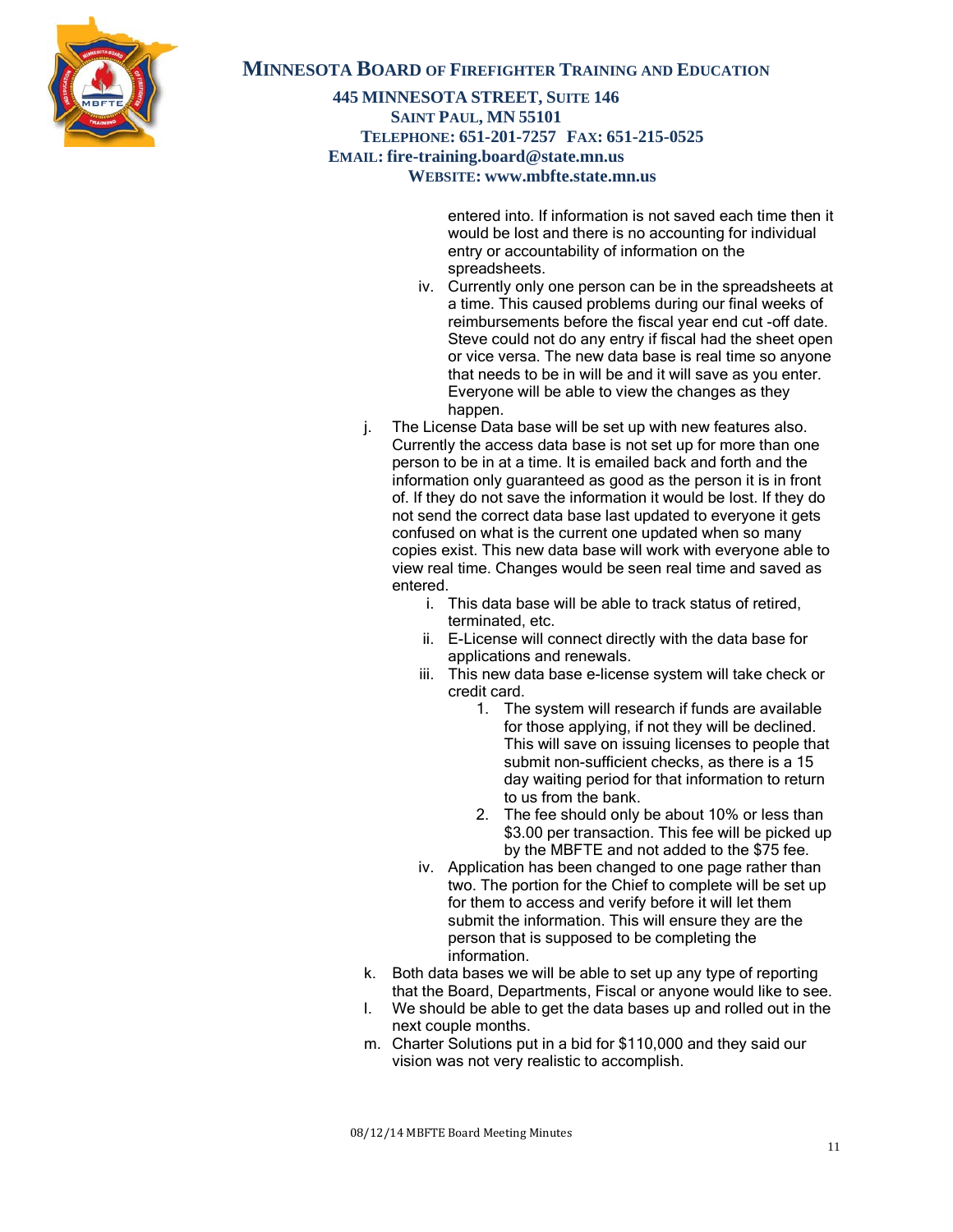

## **445 MINNESOTA STREET, SUITE 146 SAINT PAUL, MN 55101 TELEPHONE: 651-201-7257 FAX: 651-215-0525 EMAIL: fire-training.board@state.mn.us WEBSITE: www.mbfte.state.mn.us**

- n. We tried several times to meet with the State of MN OET on the e-licensing program and they would not return our emails or calls.
- 3. A contract has been set up and reviewed by the MN IT department Supervisor that commented that we had a wonderful vision and the contact was done properly. They in turn sent the contract to Paul Mathe of DPS Fiscal Department and he approved the contract. It has been signed by all parties and waiting on final Board approval to implement.

# *Resolution 2014 – 08.02*

Resolution to approve moving forward with the Licensing and Reimbursement Data Base, as well as updating a web site for online renewal and application processes.

Motion to amend this resolution brought up by Roger Ihrke to change the budget on the cost of the Data Base fee to be paid out: 80% from the License Budget and 20% from the Reimbursement Budget.

Motion was made by Matt Ashmore; seconded by Dean Wrobbel. Resolution approved. Matt Ashmore withdrew original motion and Dean Wrobbel seconded the withdrawal.

Motion made to include the amendment with the budget change made by Matt Ashmore; seconded by Dean Wrobbel. Resolution approved.

| Member         | Aye | Nay | Abstain | Absent |
|----------------|-----|-----|---------|--------|
| Ashmore        | Χ   |     |         |        |
| Bergerson      | X   |     |         |        |
| Carlson        | X   |     |         |        |
| Fisher         | X   |     |         |        |
| Hedtke         |     |     |         | X      |
| <b>Ihrke</b>   | X   |     |         |        |
| Larson         | Χ   |     |         |        |
| Lohmiller      | X   |     |         |        |
| MacDonell      |     |     |         | X      |
| West           | X   |     |         |        |
| Sjodin         | X   |     |         |        |
| Slavik         | Χ   |     |         |        |
| <b>Stevens</b> | X   |     |         |        |
| Withers        | X   |     |         |        |
| Wrobbel        | Χ   |     |         |        |

e. Rail & Pipeline Safety Training Update

- i. Bruce West, State Fire Marshal, provided the update.
	- a. The status update on the Bakken Crude, along with the railway safety training, which went through on the bill by Representative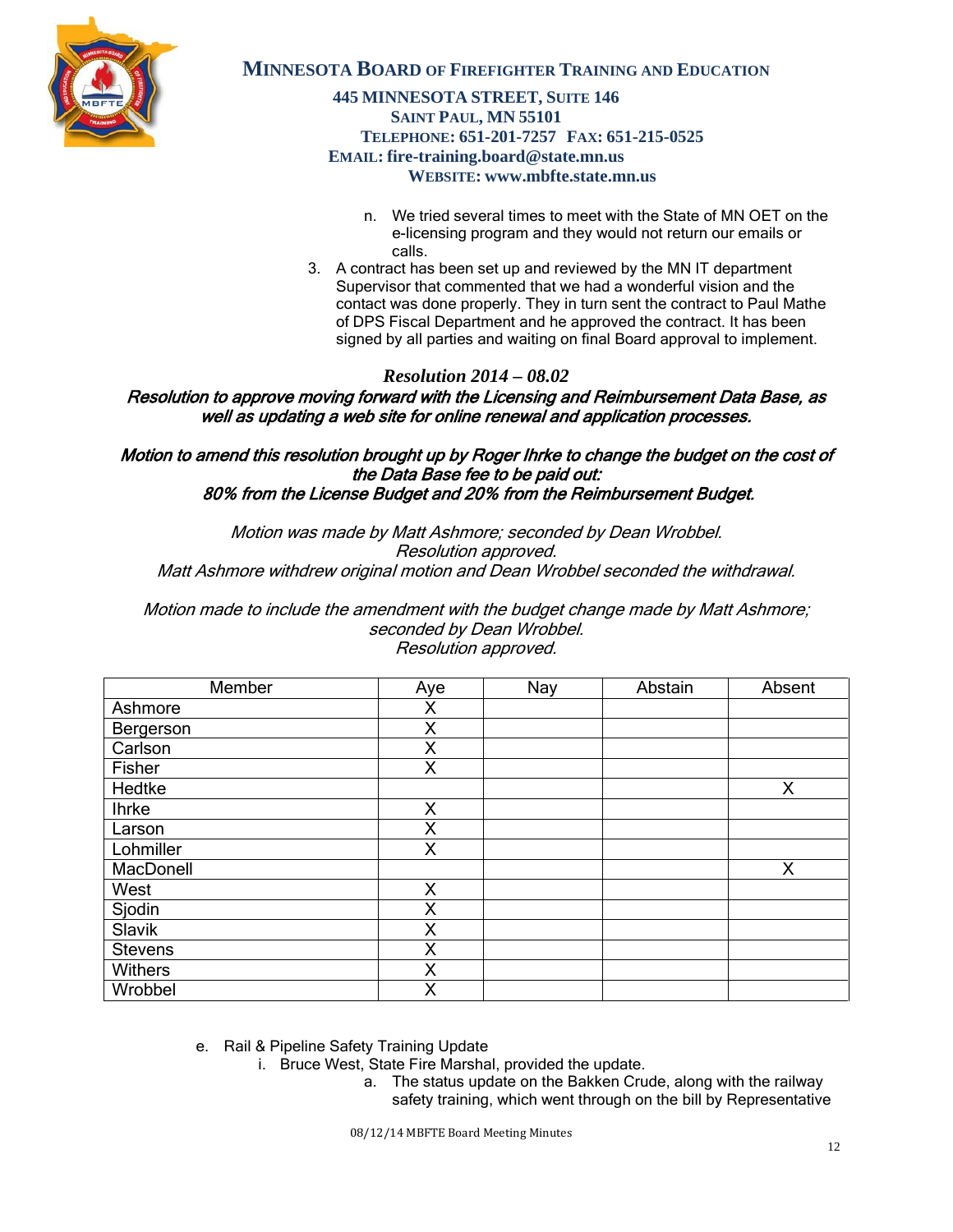

#### **445 MINNESOTA STREET, SUITE 146 SAINT PAUL, MN 55101 TELEPHONE: 651-201-7257 FAX: 651-215-0525 EMAIL: fire-training.board@state.mn.us WEBSITE: www.mbfte.state.mn.us**

Hornstein and Senator Dibble has the Department of Public Safety entering into a contract with the management analysis division, commonly called MAD.

- i. They will do a need assessment study that will be completed by January 2015. It is a GAP analysis of where we are today and do they believe we should be and what are the GAPS to get there.
- ii. They will look at training and the equipment.
- iii. Training has been developed by the Railroads and HSEM (Homeland Security Emergency Management) through the Department of Public Safety, which will be available to the fire departments. HSEM will coordinate this training that will be offered to the departments.
	- 1. The 300 plus departments along the pipeline and rail line will be offered this training by June 30, 2016.
	- 2. That training for the departments will be free.
	- 3. Backfill and overtime costs are eligible for reimbursement under this training as an acceptable expense.
	- 4. MBFTE will again be the pass through for the funding of this project, which is in statute. They will receive funding from the 2.5 million that will be part of this funding.
		- a. 1.25 million from pipeline and 1.25 million from railways. We do not know how much will be distributed to the Training Board for reimbursement, as that has not been confirmed yet.
		- b. Once MBFTE is allotted funding there will be a purchase order assigned to the project.
		- c. The departments will send in their costs for the training and the funds will be reimbursed to the department.
		- d. There will not be a set provider appointed to this training. The railway or HSEM will do the training or be coordinating the training. If the railroad deems they cannot do all the training they can contract the training out, which would be reimbursed training. We will be reimbursing for all backfill and overtime. There could be some costs for the training also, if any supplement training is needed.
		- e. No decision has been made on backfill and overtime regarding departments that want to take over and above awareness training.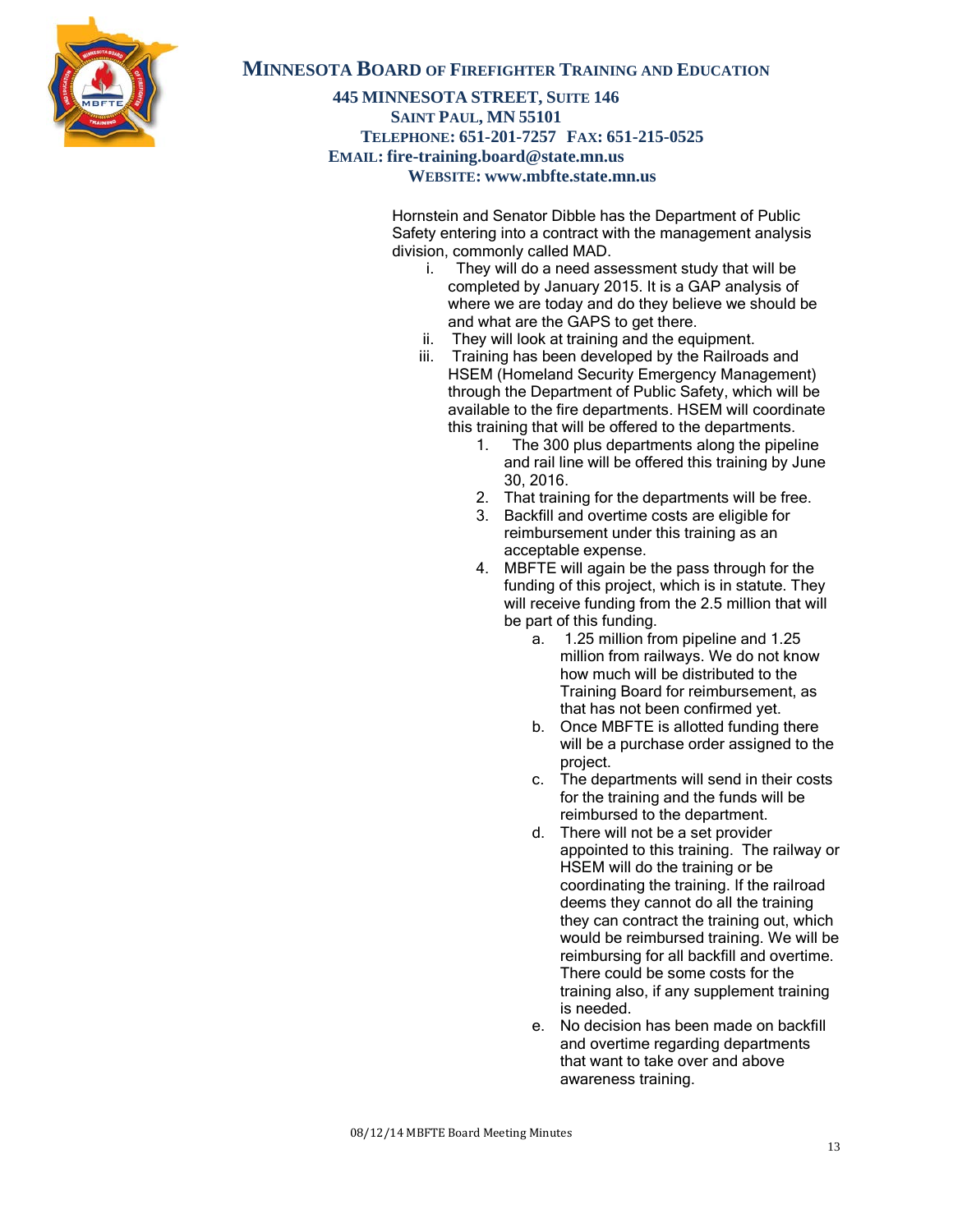

**445 MINNESOTA STREET, SUITE 146 SAINT PAUL, MN 55101 TELEPHONE: 651-201-7257 FAX: 651-215-0525 EMAIL: fire-training.board@state.mn.us WEBSITE: www.mbfte.state.mn.us**

> i. The Commissioner office, along with others, are looking at initial training first and then will review if it is necessary to eventually send firefighters out to Pueblo. Co for additional awareness training. That will come out in the needs analysis. It has been discussed with the rail and pipeline to potentially use Camp Ripley as a similar "Pueblo, Colorado" of the Midwest. They are looking if we can do the training here rather than take the extra day of travel to send firefighters to Colorado. This is in discussion with Burlington Northern and the Commissioner office.

f. Backfill and Overtime

- 1. Bruce West, State Fire Marshal, had some Chiefs requesting this to be brought up again on the agenda, as it has been brought up in the past with the MBFTE. They would like to discuss if backfill and overtime could be an eligible expense for their training reimbursements.
	- a. Public comment from guests: Ken Gilliam, Ulie Seal and Charles Brynteson.
		- i. Overtime has been an allowable expense for task force training.
		- ii. Backfill is important to be used to send firefighters out for training and have someone fill that shift during that training time. We cannot pull people off shift to train so then we cannot train those people.
		- iii. Most departments do not want to mandate overtime to bring fire fighters in on their days off to do training. We will offer it, but it is difficult to mandate because of contractual issues or they have things going on in their life other than work.
		- iv. We would like to request that the Board consider letting departments use backfill and overtime as an allowable expense under the reimbursement program allocated funding. The department can make the decision how to best use those funding dollars based on need of training.
		- v. This will increase the number of people we can get through training by being able to use backfill as an allowable expense.
		- vi. This same issue holds true for the hazmat teams.
		- vii. \$10,000 was given per Task Force Team, \$120,000 total, and that is not eligible for backfill and overtime at this time.
		- viii. This was a policy decision and not Legislative decision. The department Chiefs would like to see that decision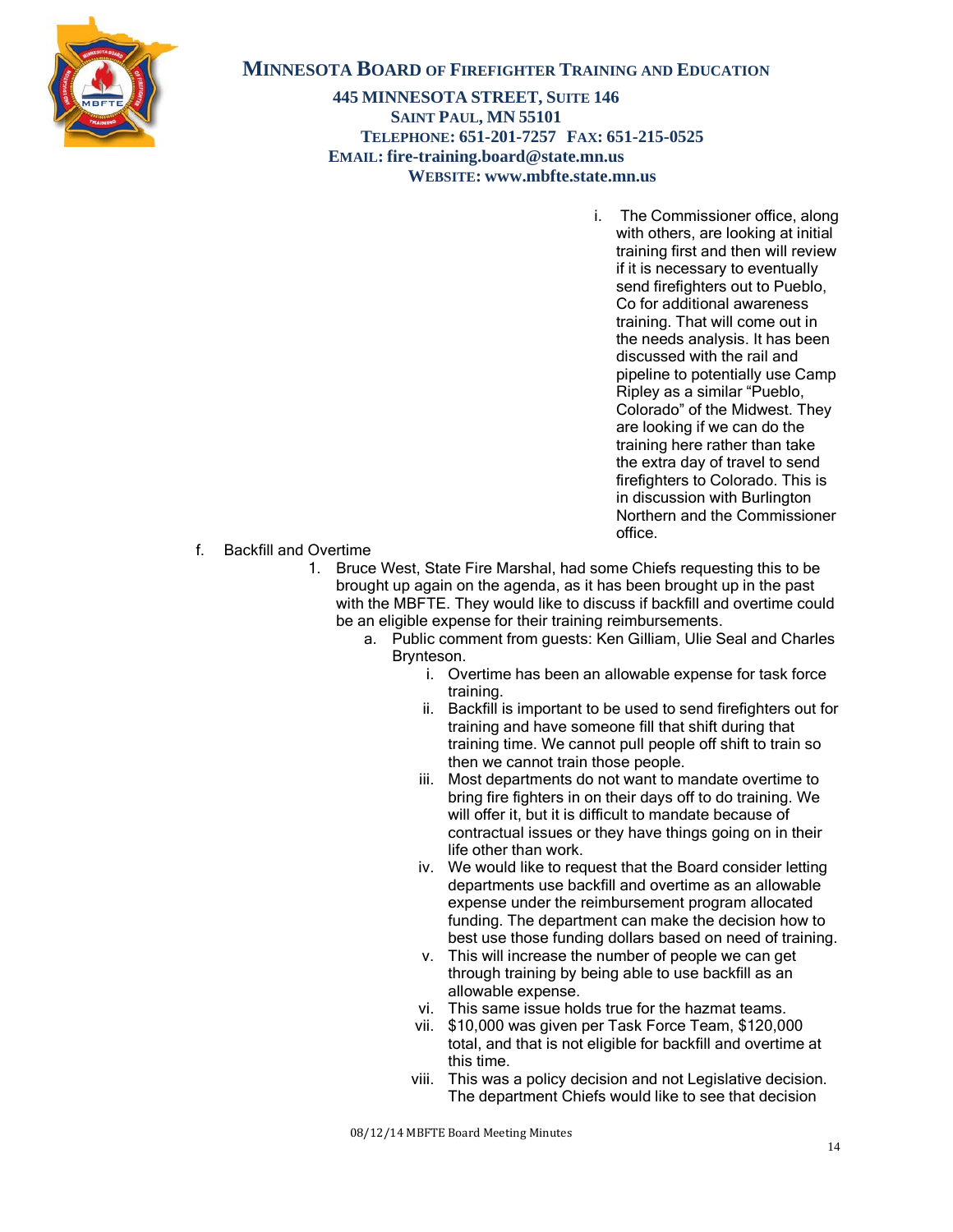

### **445 MINNESOTA STREET, SUITE 146 SAINT PAUL, MN 55101 TELEPHONE: 651-201-7257 FAX: 651-215-0525 EMAIL: fire-training.board@state.mn.us WEBSITE: www.mbfte.state.mn.us**

reversed on backfill and overtime as an eligible expense for the reimbursement program allocated funding per department.

- 1. This recommendation for backfill and overtime is for Task Force dollars and Department allocation award dollars under the reimbursement program.
- ix. Training has to be cut back due to overtime budget cuts.
- x. This is for a public service for the communities to provide them adequate safety. There is a need for this recommendation to help provide the necessary training for the firefighters to be able to attend. Also to let the departments make the decision how to best use their training dollars to carry out this task.
- xi. Additional training requirements are difficult to obtain when trying to keep the fire rigs staffed at all times and meet the public demand for services, plus keep the fire fighters safe during this process. We have only so much staffing hours and time to meet all the requirements needed for training.
- xii. We are asking for flexibility to use that money we are allotted for tuition or to manage our staff by pulling them off a shift for training and hiring another fire fighter to work that shift to cover that person for training.
- xiii. Last year we were trying to spend HAZMAT money given by FEMA around one million dollars. The fire fighters wanted to do the training but we could not afford to let them off shift to cover for the training. This would provide an overage, which you do not want to see, in excess dollars not being used. It is not that we do not want to use the funds, but we need flexibility to use the funds to backfill spots to allow the firefighters to go to training and also protect the public as we are a public service.
- xiv. Question arose from the Board on Task Force money. The Fire Safety account gives us money through the committee to funnel to the departments. Why do we have any control of this decision?
	- 1. The Training money for the Board cannot be used for backfill, according to previous discussions by the Board from the Attorney General office. Bruce West, State Fire Marshal, commented that opinion came from Joe Newton from the Department of Public Safety not the Attorney General Office.
	- 2. Bruce West, State Fire Marshal, stated the \$45,000 was set aside by the Board a few years ago specifically for Task Force One. This funding comes from the Fire Safety Advisory Committee, but they did not stipulate that money was for Task Force One. It was the Boards decision to give the money to Task Force One.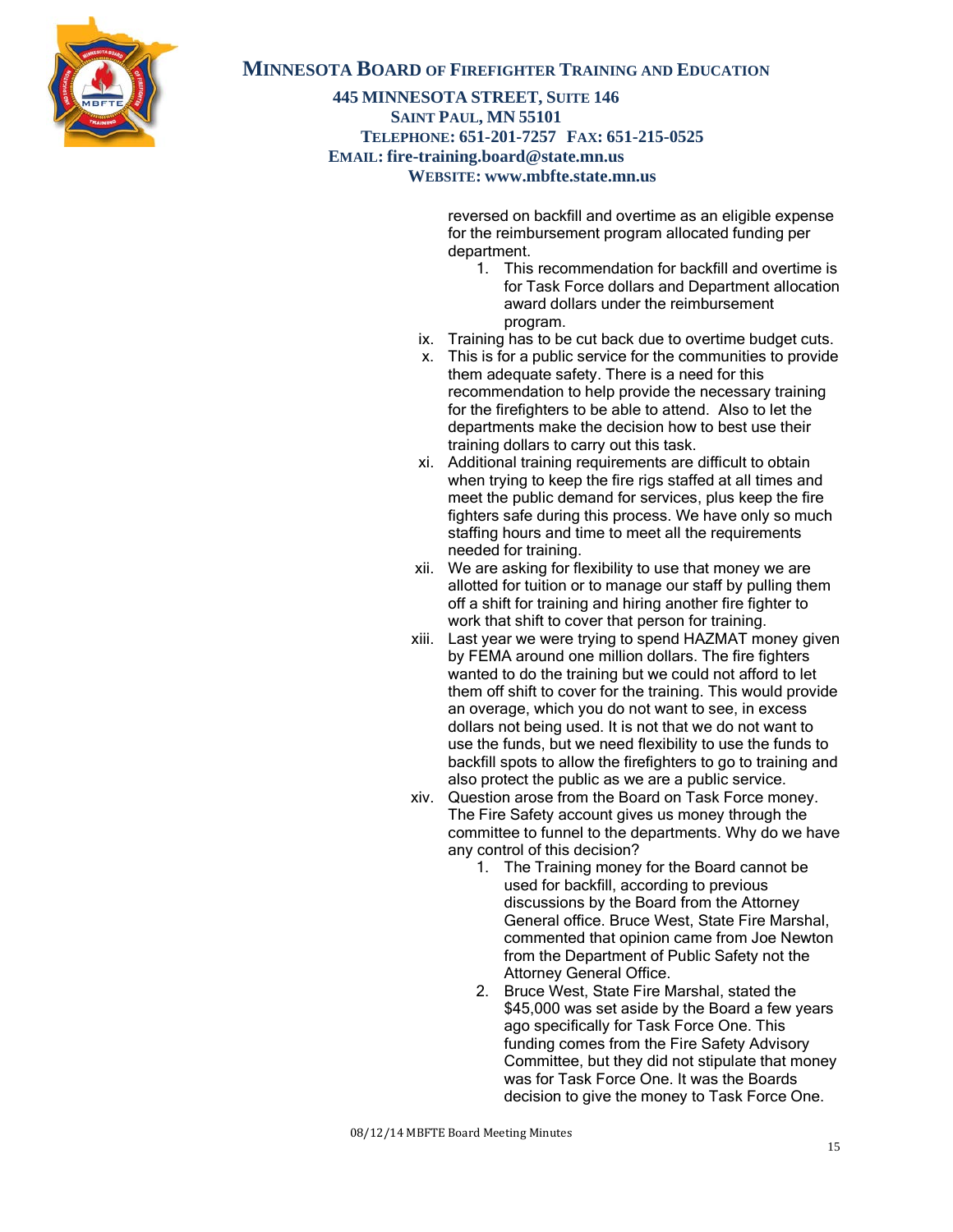

**445 MINNESOTA STREET, SUITE 146 SAINT PAUL, MN 55101 TELEPHONE: 651-201-7257 FAX: 651-215-0525 EMAIL: fire-training.board@state.mn.us WEBSITE: www.mbfte.state.mn.us**

> This has continued on every year since that decision.

- 3. The money is dispersed by reimbursement with supporting documentation and invoices submitted to the MBFTE.
- 4. This program reimburses for training, equipment needs and payroll dollars used to provide the training.
- 5. Gary Stevens, Board member, commented regarding Joe Newton from the Department of Public Safety stating the money is not to be used for backfill or overtime, but only training. Would this incur any legal issue if the Board changes that decision?
- 6. Bruce West, State Fire Marshal, commented that he is not a lawyer. This has come before the Board before. He also stated that backfill and overtime is an allowable expense for railway and pipeline training, which has been cleared by law.
- 7. The Chiefs there for public comment stated that backfill and overtime is part of federal grants. That is how the Task Force was able to be put together originally, was by using backfill and overtime through the grant program to form and train the groups for this program.
- 8. Jim Fisher, Chair of the Board, commented what does the Attorney General office recommend on this decision?
	- a. Steve Flaherty, Executive Director, commented that Fiona from the Attorney General office would look at statutes as law. We do not believe there is anything in statute that restricts this option.
- xv. It is difficult for all departments involved in Task Force Training to get the fire fighters trained and keep the department staffed for public protection without the backfill option for reimbursement.
- xvi. Matt Ashmore, Board member, asked how many hours per year does the Task Force do for training. It was answered by Chief Seal, three days of training every quarter for core training. We have not been able to reimburse the cost except for a few times. We also try to do specialty trainings as well as the core training. We try to use the MBFTE dollars for the specialty trainings. We have a staff of Task Force One members in the different departments as follows: approximately 75 Minneapolis, 23 Dakota County, 23 Rochester, 75 St Paul, 20 Edina and they are all trying to make training work.
- xvii. All of the overtime and backfill costs that would be submitted would be for the ones pushing the tools, which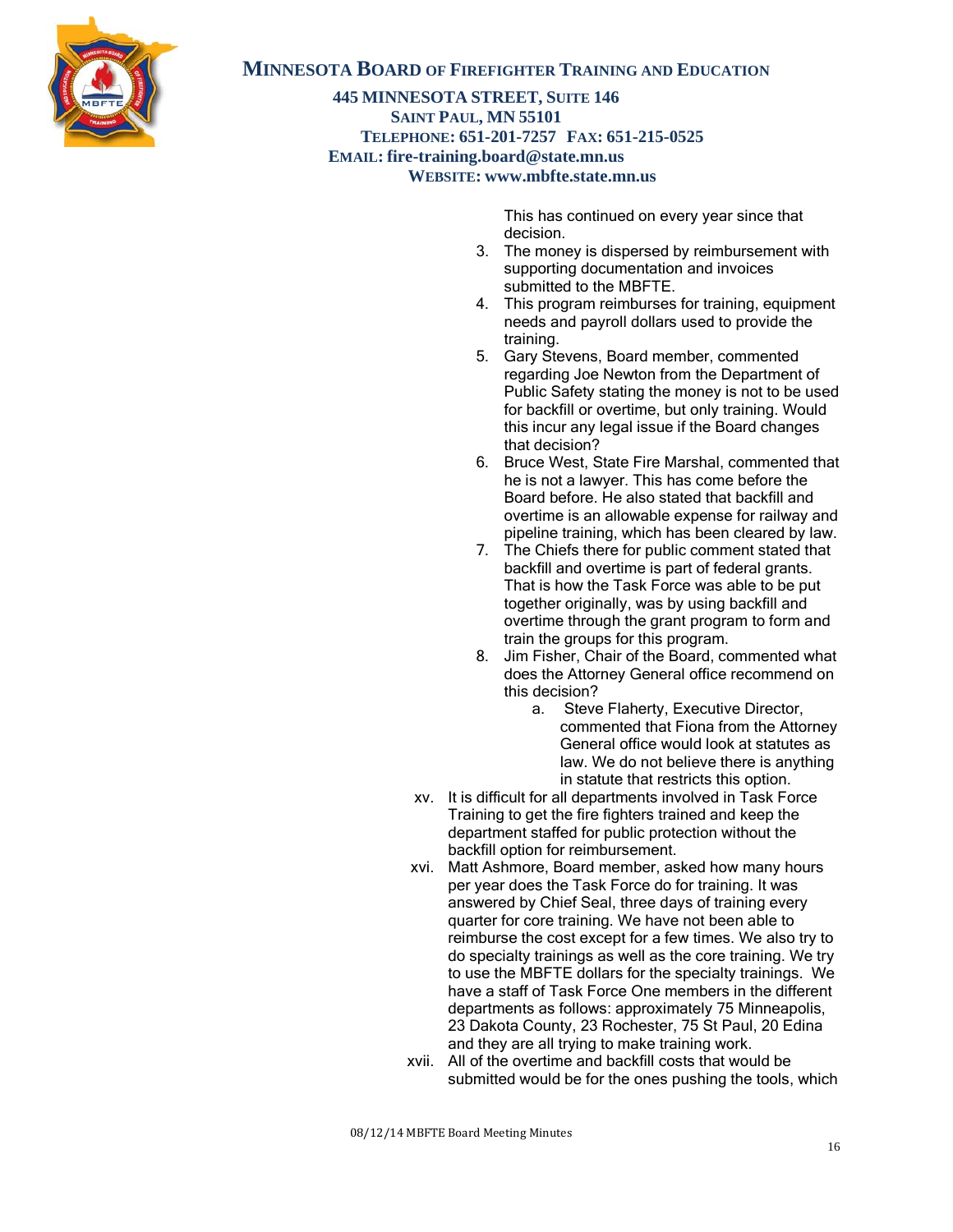

**445 MINNESOTA STREET, SUITE 146 SAINT PAUL, MN 55101 TELEPHONE: 651-201-7257 FAX: 651-215-0525 EMAIL: fire-training.board@state.mn.us WEBSITE: www.mbfte.state.mn.us**

> are the firefighters in the core counties, volunteer and career firefighters.

- xviii. Matt Ashmore, Board member, expressed concern on the backfill and overtime being considered for the \$97.00 per firefighter reimbursement award dollars use is not considered training in which the Board intended the money to be funding.
	- 1. Chief Seal commented; we cannot do training without expending dollars, part overtime, materials, facility, instruction and supplies. This is all part of training dollars, not just paying backfill and overtime wages.
- xix. Natasha Carlson, Board member commented is there a way to correlate the two dollar amount of \$45,000 and the \$97.00 per firefighter award amount. They are given both to use for backfill and overtime for training, but on the form show the percentage used for backfill and overtime for training or replacement staff.
	- 1. Chief Seal commented that the more restrictive the more difficult to manage the documentation, with specialty training they may take the firefighters off for a 40 hour week and run the class. Then they would only draw a little bit of overtime and then the backfill may be for that person to work the normal shift during that week. There is not a one to one correlation and each department runs different shifts.
	- 2. If you are giving them all the same amount of dollars they will maximize those dollars the best way they can for training.
	- 3. The documentation is already being supplied now to the Board through the paperwork process for the reimbursement program. They would supply the same documentation on backfill and overtime to show it was used toward training with the same forms they supply now to the Board.
- xx. Matt Ashmore, Board member, asked if the Board is considering this option that it be considered for all departments, not just for Task Force One departments. He expressed that his department supplies the same type of specialty training as Task Force One, but are not considered a Task Force One group by the State. Their department absorbs all the cost of the training supplied to their firefighters. They do this training for public safety, as they do not want to wait six hours for a Task Force Team to arrive in a situation that needs attention right away and they would have the training to handle it within their department immediately.
	- 1. Would his department or any other department in the state be able to use their allocation award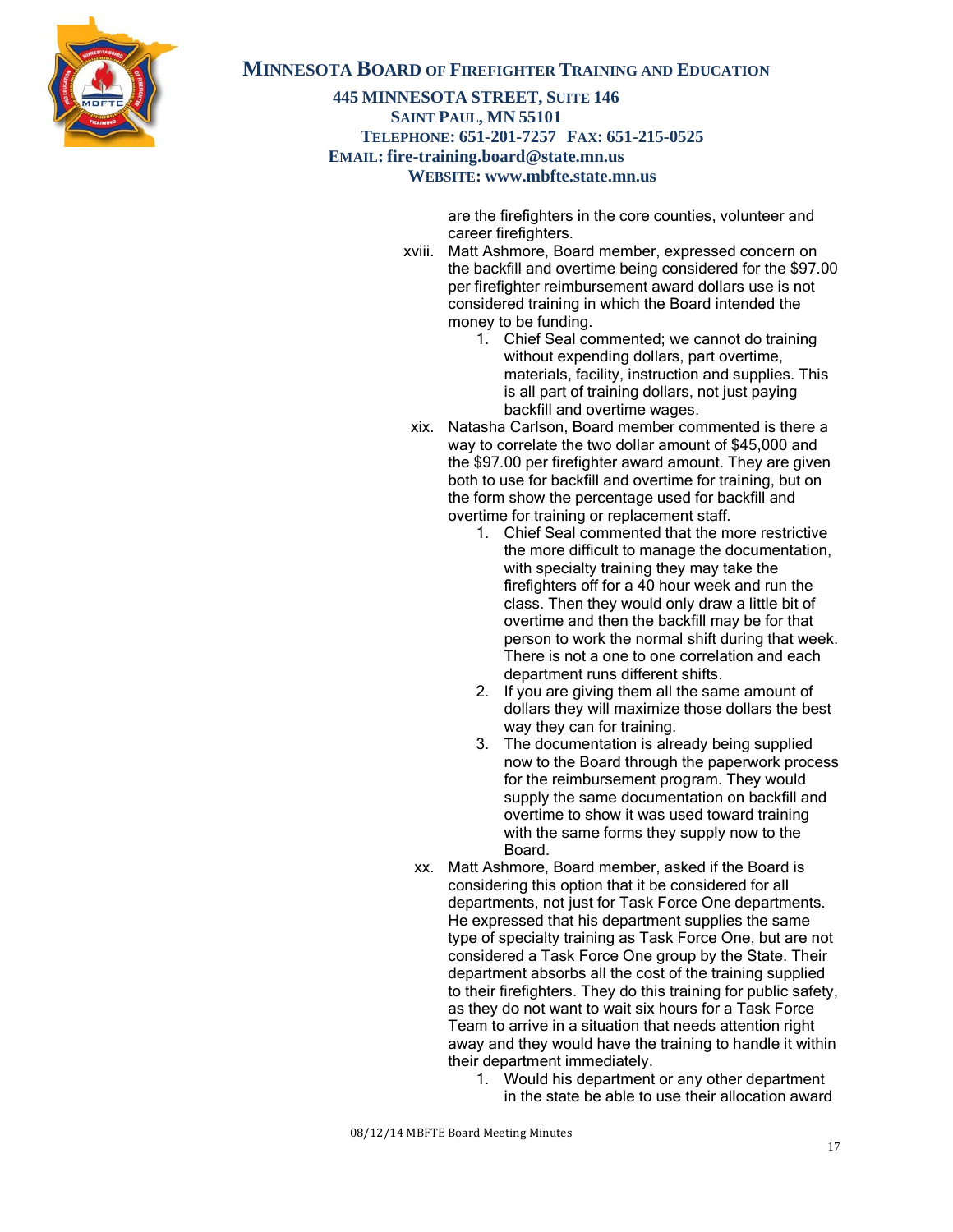

**445 MINNESOTA STREET, SUITE 146 SAINT PAUL, MN 55101 TELEPHONE: 651-201-7257 FAX: 651-215-0525 EMAIL: fire-training.board@state.mn.us WEBSITE: www.mbfte.state.mn.us**

> dollars per firefighter toward backfill and overtime for training purposes?

- 2. Bruce West, State Fire Marshal, commented that if the Board approves backfill and overtime as an eligible expense for training purposes using the \$97.00 per firefighter reimbursement allocation dollars, documentation would need to be submitted to the Board for approval showing the training, backfill and/or overtime used for this submission. This submission would be what your allocated funding was used for if approved by Steve Flaherty, Executive Director, as eligible expenses under the program guidelines.
- 3. It was brought up by a Board member as to how this would look to the Legislators? The reply was that several other federal programs have included backfill and overtime. The costs are related to training.
	- a. One of the Board members would like the opinion of the Attorney General office to clarify that we are not doing anything against a statute for training dollars used in reimbursement.

 *Motion to approve all Fire Departments and Task Force One to use their per firefighter allocated award amounts for backfill and overtime with correct documentation showing it was used for approved eligible training purposes.* 

### This vote is pending the opinion of the Attorney General office.

A call was placed to the Attorney General office during the lunch break for advisement of this issue, The Attorney General office, Fiona, verified to Steve Flaherty, the Executive Director, based on the mission of the Board and the Board feels that the decision goes toward the mission of the Board in assisting the fire service in training and that includes those costs for backfill and overtime, there is nothing in the statute that prohibits this decision. It is strictly a Board decision and the decision meets the Boards mission.

| Member       | Aye | Nay | Abstain | Absent |
|--------------|-----|-----|---------|--------|
|              |     |     |         |        |
| Ashmore      |     |     |         |        |
| Bergerson    |     |     |         |        |
| Carlson      |     |     |         |        |
| Fisher       | ↗   |     |         |        |
| Hedtke       |     |     |         |        |
| <b>Ihrke</b> |     |     |         |        |
| Larson       |     |     |         |        |

 Motion was made by Matt Ashmore; seconded by Sarah Larson. Motion carried.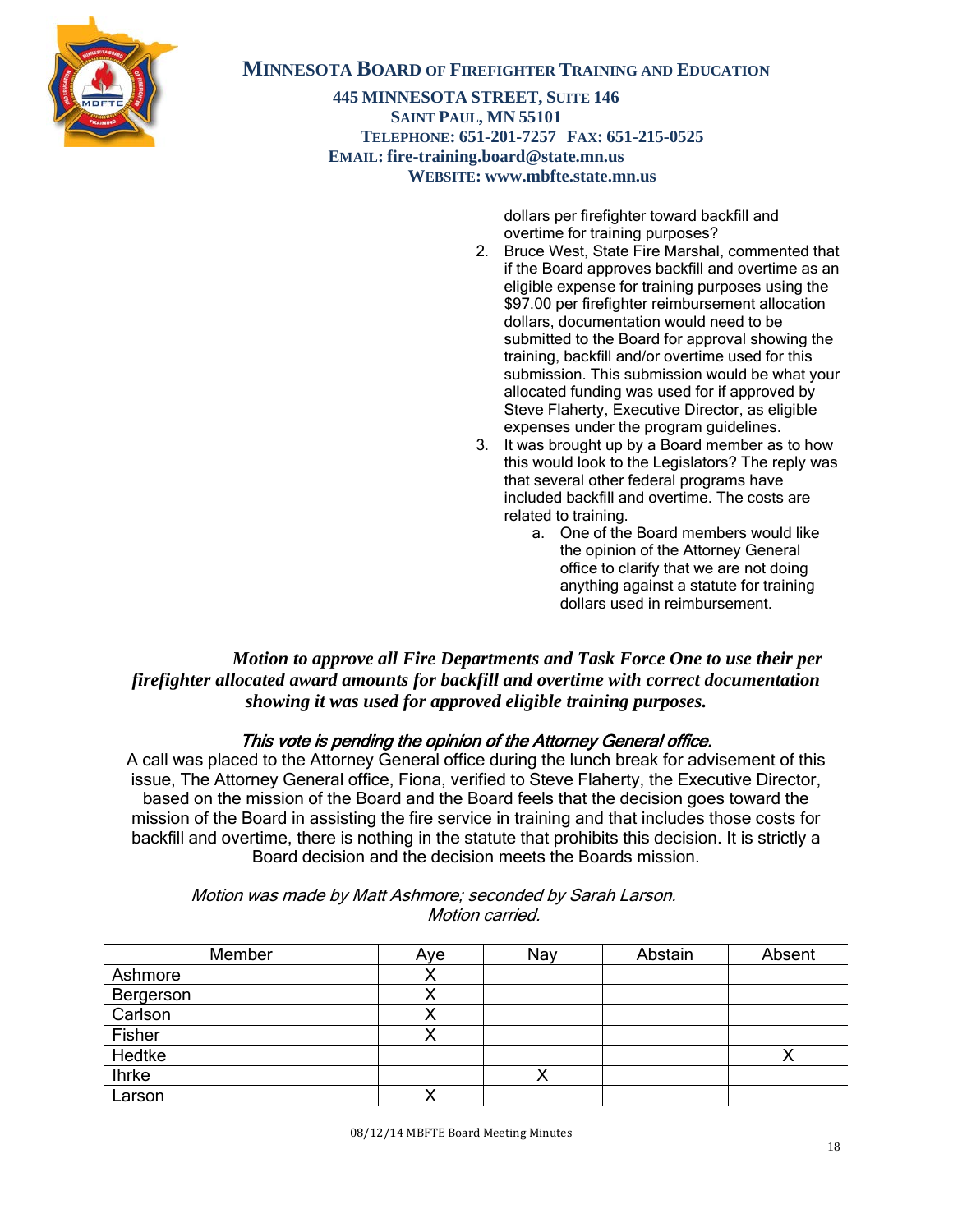

### **445 MINNESOTA STREET, SUITE 146 SAINT PAUL, MN 55101 TELEPHONE: 651-201-7257 FAX: 651-215-0525 EMAIL: fire-training.board@state.mn.us WEBSITE: www.mbfte.state.mn.us**

| Lohmiller        |  |  |
|------------------|--|--|
| MacDonell        |  |  |
| West             |  |  |
| Sjodin<br>Slavik |  |  |
|                  |  |  |
| Stevens          |  |  |
| <b>Withers</b>   |  |  |
| Wrobbel          |  |  |

- g. Promotional Items
	- i. The staff would like to have approval to purchase some give-away items with the MBFTE logo for Conferences, State Fair and Provider booths.
	- ii. Steve Flaherty, Executive Director and Margaret Koele, License Coordinator, will be attending the State Fair booth with the State Fire Marshal division and MNOPS.

### *Motion to approve the purchase of promotional items, with the MBFTE logo, to give away at events.*

#### Motion was made by Dean Wrobbel; seconded by Matt Ashmore. Motion carried.

- 7. Other Business.
	- a. Bruce West, State Fire Marshal, made note to the Jim Fisher, Chair of the Board that the FY15 operating budgets need to be approved by the Board.
	- b. Jim Fisher, Chair of the Board, put a call out for a motion to approve the budget as proposed by Steve Flaherty, Executive Director of MBFTE.

## *Motion to approve the FY15 Operating Budget for Reimbursement and Licensing. This motion will include the Board recommendation for the outside vendor costs on the data base split 80% Licensing and 20% Reimbursement.*

### *Amendment made to this motion to have the Executive Director to adjust the costs in the budget as necessary for Reimbursement and Licensing operating budgets.*

Motion was made by Matt Ashmore seconded by Dean Wrobbel. Amended motion made by Mark Bergerson, seconded by Chip Lohmiller. Motion carried.

- 8. Public Comment
	- a. It was suggested by the Board to move the public comment suggestion to the beginning of the meeting rather than the end.

*Motion to move the public comment section to the beginning of the meeting rather than the end.*

*Motion was made by Matt Ashmore, seconded by Dean Wrobbel. Motion carried.*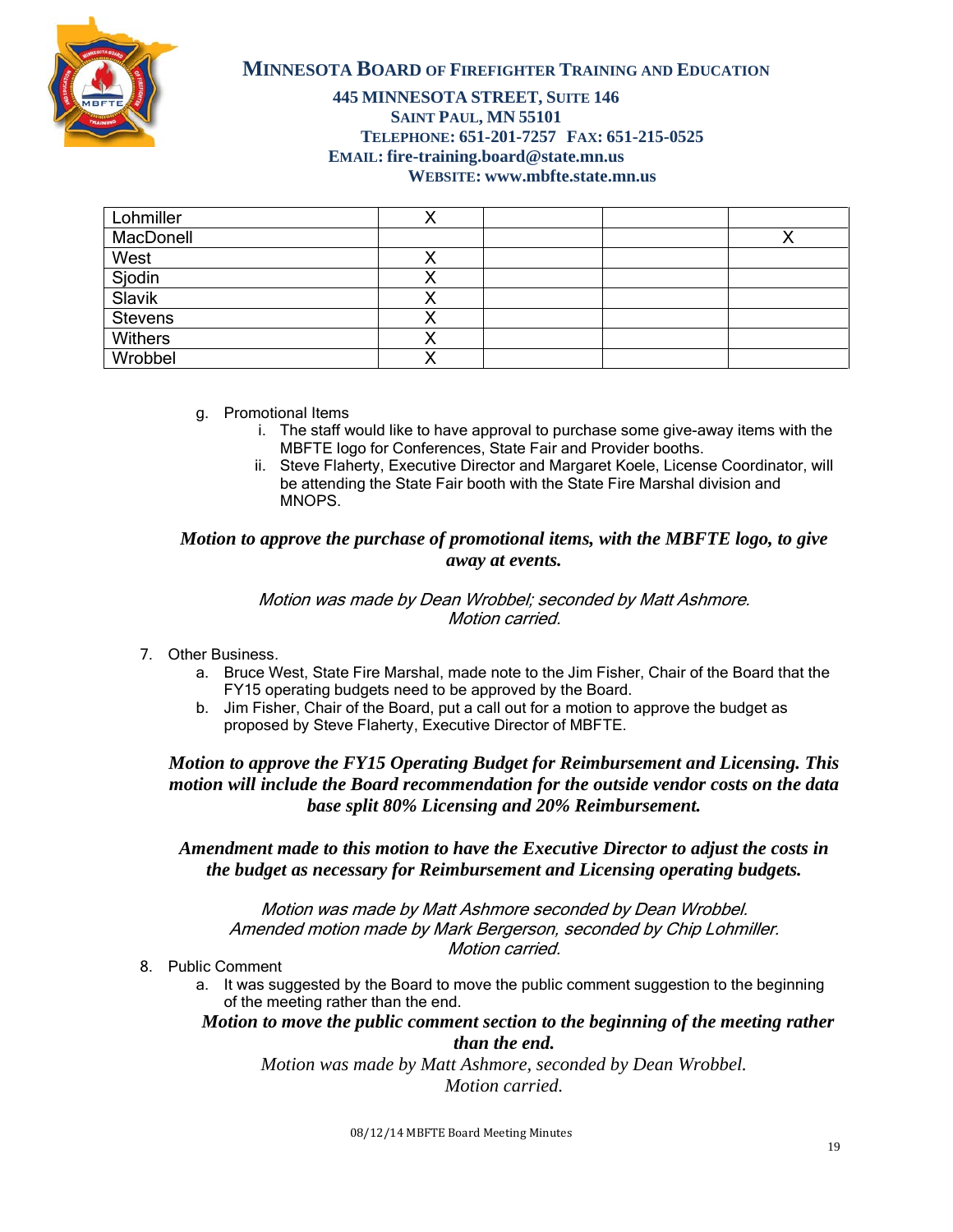

### **445 MINNESOTA STREET, SUITE 146 SAINT PAUL, MN 55101 TELEPHONE: 651-201-7257 FAX: 651-215-0525 EMAIL: fire-training.board@state.mn.us WEBSITE: www.mbfte.state.mn.us**

9. Matt Ashmore made the motion to adjourn, seconded by Dean Wrobbel. Meeting was adjourned at 1:23 p.m.

Respectfully submitted by Margaret Koele, License Coordinator Reviewed by Steve Flaherty, Executive Director and Jim Fisher, Chair of the Board